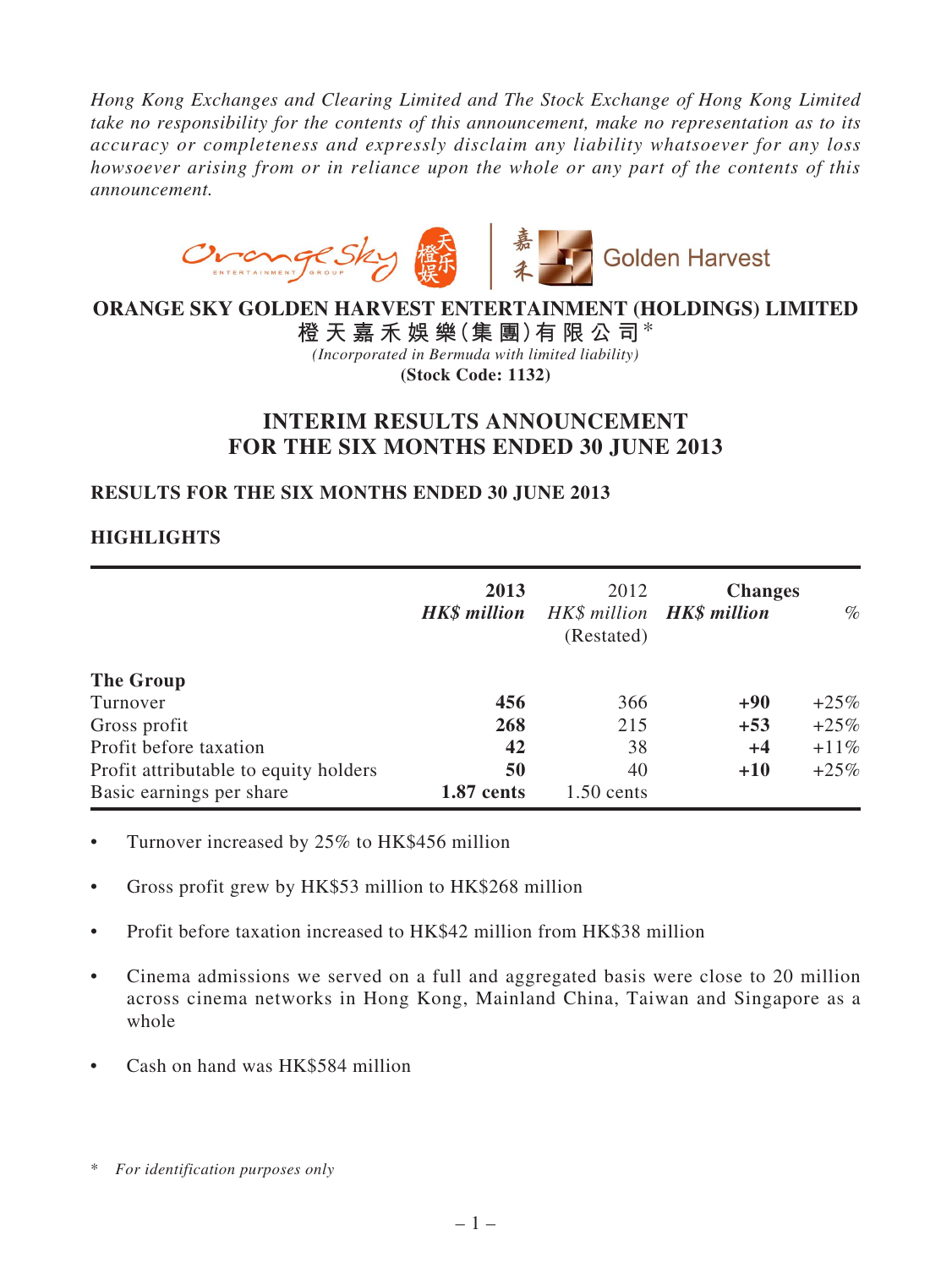# **INTERIM RESULTS**

The Board (the "Board") of directors (the "Directors" and each a "Director") of Orange Sky Golden Harvest Entertainment (Holdings) Limited (the "Company") is pleased to announce the unaudited consolidated results of the Company and its subsidiaries (collectively, the "Group") for the six months ended 30 June 2013 together with the comparative figures for the preceding six months ended 30 June 2012. The comparative figures are restated upon adoption of Hong Kong Financial Reporting Standard 11, *Joint Arrangements*, which is effective for annual periods beginning on or after 1 January 2013. Details of the changes are set out in note 2. The consolidated results have been reviewed by the auditors and the audit committee of the Company (the "Audit Committee").

### **CONSOLIDATED INCOME STATEMENT — UNAUDITED**

|                                                                                                                                        | <b>Note</b>    | Six months<br>ended<br>30 June 2013<br><b>HK\$'000</b> | Six months<br>ended<br>30 June 2012<br>HK\$'000<br>(Restated) |
|----------------------------------------------------------------------------------------------------------------------------------------|----------------|--------------------------------------------------------|---------------------------------------------------------------|
| <b>Turnover</b>                                                                                                                        | $\mathfrak{Z}$ | 455,592                                                | 365,876                                                       |
| Cost of sales                                                                                                                          |                | (187, 787)                                             | (150, 410)                                                    |
| <b>Gross profit</b>                                                                                                                    |                | 267,805                                                | 215,466                                                       |
| Other revenue<br>Other net income<br>Selling and distribution costs<br>General and administrative expenses<br>Other operating expenses | 4(c)           | 19,062<br>12,604<br>(238, 748)<br>(50, 103)<br>(1,319) | 16,538<br>8,150<br>(199, 535)<br>(41, 116)<br>(539)           |
| <b>Profit from operations</b>                                                                                                          |                | 9,301                                                  | (1,036)                                                       |
| Finance costs<br>Share of profits of joint ventures<br>Share of loss of an associate                                                   | 4(a)           | (22, 323)<br>55,472<br>(928)                           | (11,322)<br>50,527                                            |
| <b>Profit before taxation</b>                                                                                                          | $\overline{4}$ | 41,522                                                 | 38,169                                                        |
| Income tax                                                                                                                             | 5              | 9,311                                                  | 1,755                                                         |
| <b>Profit for the period</b>                                                                                                           |                | 50,833                                                 | 39,924                                                        |
| <b>Attributable to:</b>                                                                                                                |                |                                                        |                                                               |
| Equity holders of the Company<br>Non-controlling interests                                                                             |                | 50,202<br>631                                          | 40,095<br>(171)                                               |
|                                                                                                                                        |                | 50,833                                                 | 39,924                                                        |
| <b>Earnings per share</b><br><b>Basic</b>                                                                                              | 6              | 1.87 cents                                             | $1.50$ cents                                                  |
| Diluted                                                                                                                                |                | 1.87 cents                                             | $1.50$ cents                                                  |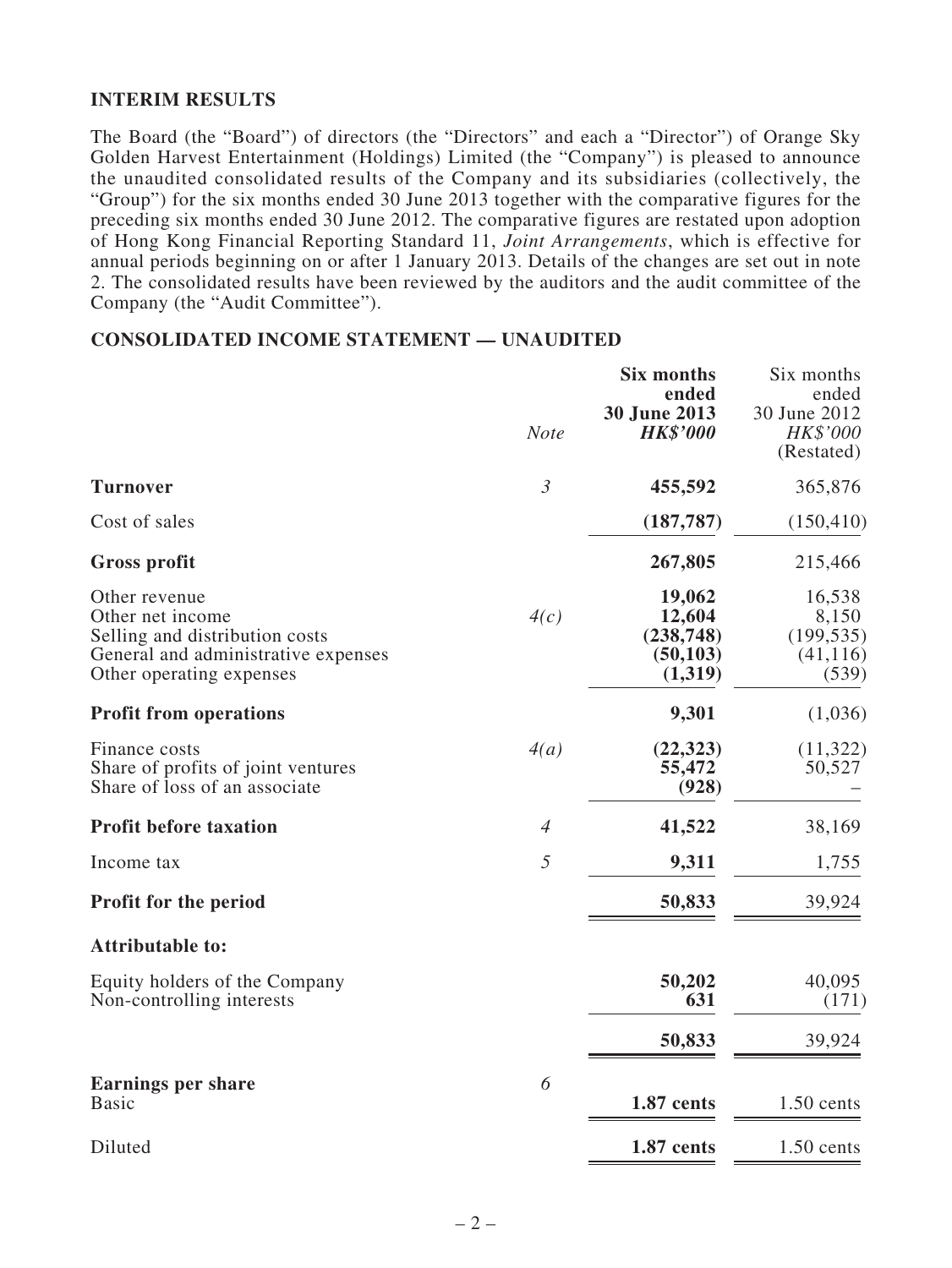# **CONSOLIDATED STATEMENT OF COMPREHENSIVE INCOME — Unaudited**

|                                                                | <b>Six months</b> | Six months   |
|----------------------------------------------------------------|-------------------|--------------|
|                                                                | ended             | ended        |
|                                                                | 30 June 2013      | 30 June 2012 |
|                                                                | <b>HK\$'000</b>   | HK\$'000     |
|                                                                |                   | (Restated)   |
| Profit for the period                                          | 50,833            | 39,924       |
| Other comprehensive income for the period (after tax):         |                   |              |
| Items that may be reclassified subsequently to profit or loss: |                   |              |
| Exchange differences on translation of financial               |                   |              |
| statements of:                                                 |                   |              |
| — overseas subsidiaries                                        | 11,128            | (3,730)      |
| — overseas joint ventures                                      | (13, 803)         | 2,749        |
| — an overseas associate                                        | 116               |              |
|                                                                | (2,559)           | (981)        |
| Total comprehensive income for the period                      | 48,274            | 38,943       |
| Total comprehensive income attributable to:                    |                   |              |
| Equity holders of the Company                                  | 47,506            | 39,167       |
| Non-controlling interests                                      | 768               | (224)        |
| Total comprehensive income for the period                      | 48,274            | 38,943       |

*Note:* There is no tax effect relating to the above components of the comprehensive income.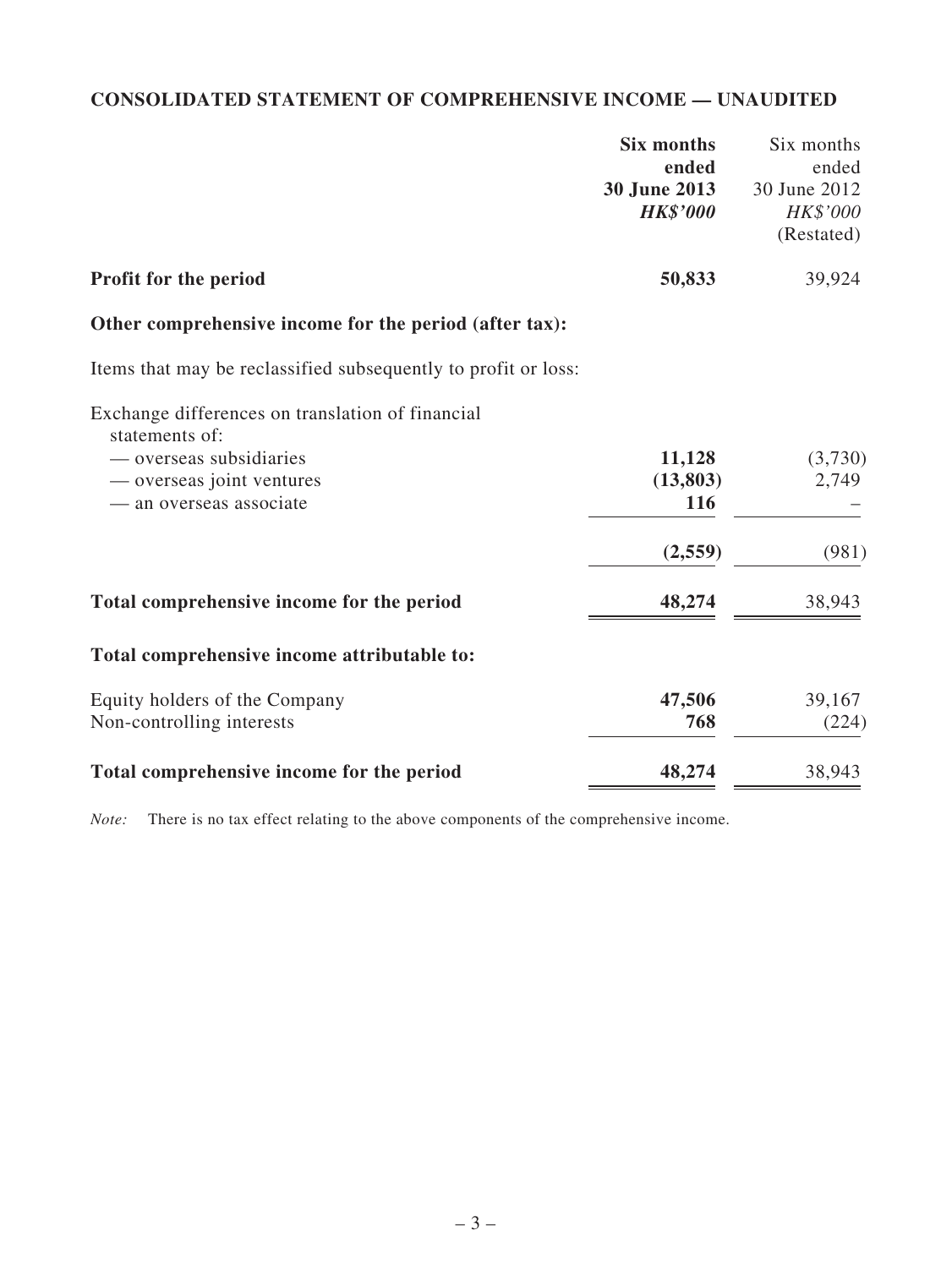# **CONSOLIDATED STATEMENT OF FINANCIAL POSITION — UNAUDITED**

|                                                          | <b>Note</b>    | As at<br>30 June<br>2013<br><b>HK\$'000</b> | As at<br>31 December<br>2012<br>HK\$'000<br>(Restated) |
|----------------------------------------------------------|----------------|---------------------------------------------|--------------------------------------------------------|
| <b>Non-current assets</b>                                |                |                                             |                                                        |
| Fixed assets                                             |                |                                             |                                                        |
| — Investment property<br>— Property, plant and equipment |                | 36,570<br>1,241,126                         | 1,043,912                                              |
|                                                          |                | 1,277,696                                   | 1,043,912                                              |
| Interests in joint ventures                              |                | 375,616                                     | 371,132                                                |
| Interest in an associate                                 |                | 5,995                                       | 6,876                                                  |
| Other receivables, deposits and prepayments              |                | 195,334                                     | 144,232                                                |
| Club memberships                                         |                | 2,490                                       | 2,490                                                  |
| Trademark                                                |                | 79,785                                      | 79,785                                                 |
| Goodwill                                                 |                | 73,658                                      | 73,658                                                 |
| Deferred tax assets                                      |                | 34,484                                      | 22,235                                                 |
| Pledged bank deposits                                    |                | 46,884                                      | 46,850                                                 |
|                                                          |                | 2,091,942                                   | 1,791,170                                              |
| <b>Current assets</b>                                    |                |                                             |                                                        |
| Inventories                                              |                | 4,167                                       | 3,626                                                  |
| Film rights                                              |                | 50,885                                      | 58,071                                                 |
| Trade receivables                                        | $\overline{7}$ | 99,844                                      | 83,056                                                 |
| Other receivables, deposits and prepayments              |                | 105,045                                     | 142,248                                                |
| Deposits and cash                                        |                | 584,374                                     | 575,031                                                |
|                                                          |                | 844,315                                     | 862,032                                                |
| <b>Current liabilities</b>                               |                |                                             |                                                        |
| <b>Bank</b> loans                                        |                | 354,739                                     | 285,098                                                |
| Trade payables                                           | 8              | 99,480                                      | 95,275                                                 |
| Other payables and accrued charges                       |                | 108,502                                     | 162,246                                                |
| Deferred revenue                                         |                | 123,575                                     | 106,717                                                |
| Obligations under finance leases                         |                | 7,402                                       | 4,905                                                  |
| Taxation payable                                         |                | 6,521                                       | 7,899                                                  |
|                                                          |                | 700,219                                     | 662,140                                                |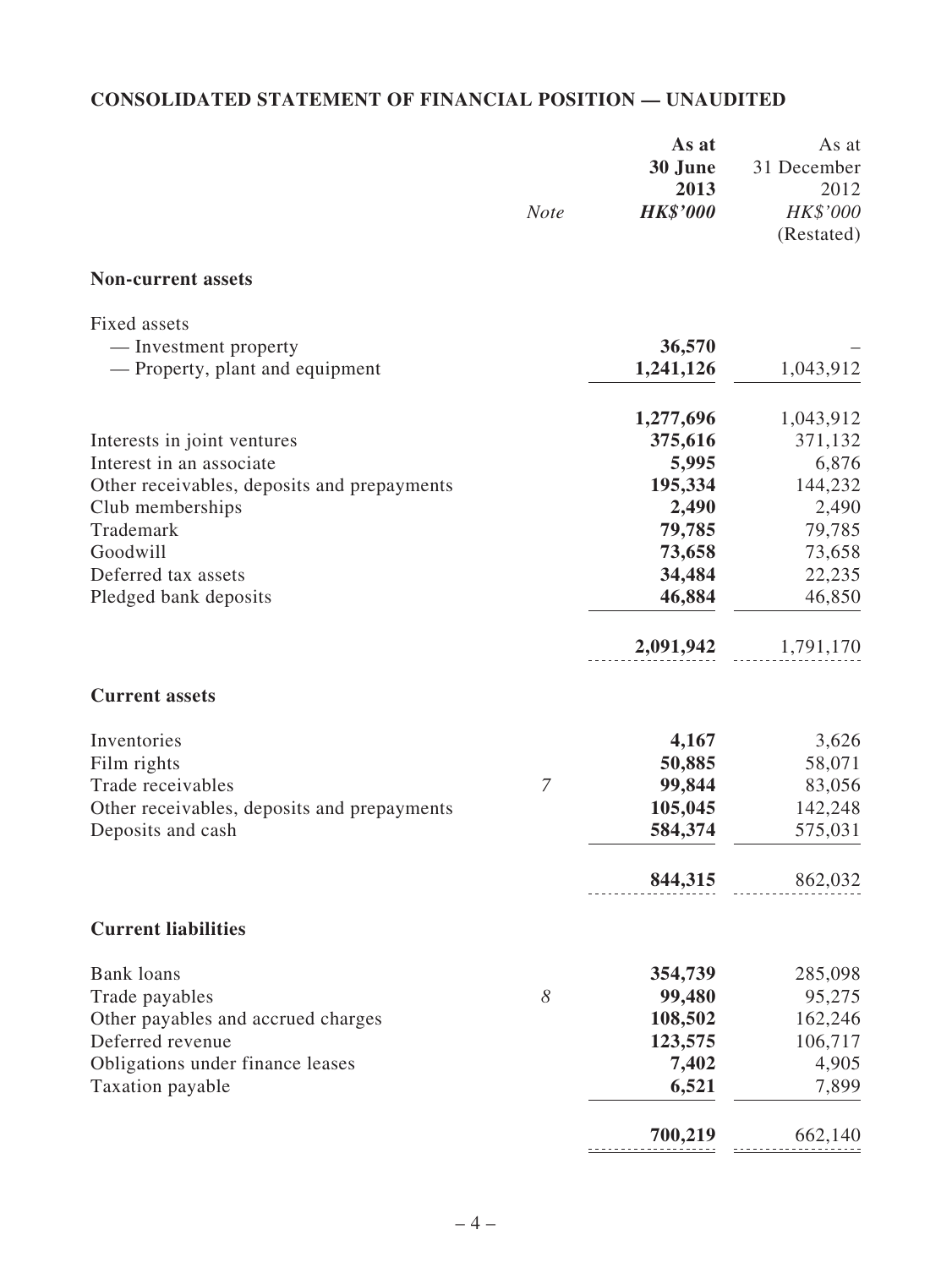|                                              |             | As at           | As at               |
|----------------------------------------------|-------------|-----------------|---------------------|
|                                              |             | 30 June         | 31 December         |
|                                              |             | 2013            | 2012                |
|                                              | <b>Note</b> | <b>HK\$'000</b> | HK\$'000            |
|                                              |             |                 | (Restated)          |
| <b>Net current assets</b>                    |             | 144,096         | 199,892             |
| <b>Total assets less current liabilities</b> |             | 2,236,038       | 1,991,062           |
| <b>Non-current liabilities</b>               |             |                 |                     |
| <b>Bank</b> loans                            |             | 523,033         | 325,354             |
| Obligations under finance leases             |             | 12,554          | 12,356              |
| Deferred tax liabilities                     |             | 10,937          | 12,112              |
|                                              |             | 546,524         | 349,822             |
| <b>NET ASSETS</b>                            |             |                 | 1,689,514 1,641,240 |
| <b>Capital and reserves</b>                  |             |                 |                     |
| Share capital                                |             | 267,982         | 267,982             |
| Reserves                                     |             | 1,413,617       | 1,366,111           |
| Total equity attributable to equity holders  |             |                 |                     |
| of the Company                               |             | 1,681,599       | 1,634,093           |
| <b>Non-controlling interests</b>             |             | 7,915           | 7,147               |
| <b>TOTAL EQUITY</b>                          |             | 1,689,514       | 1,641,240           |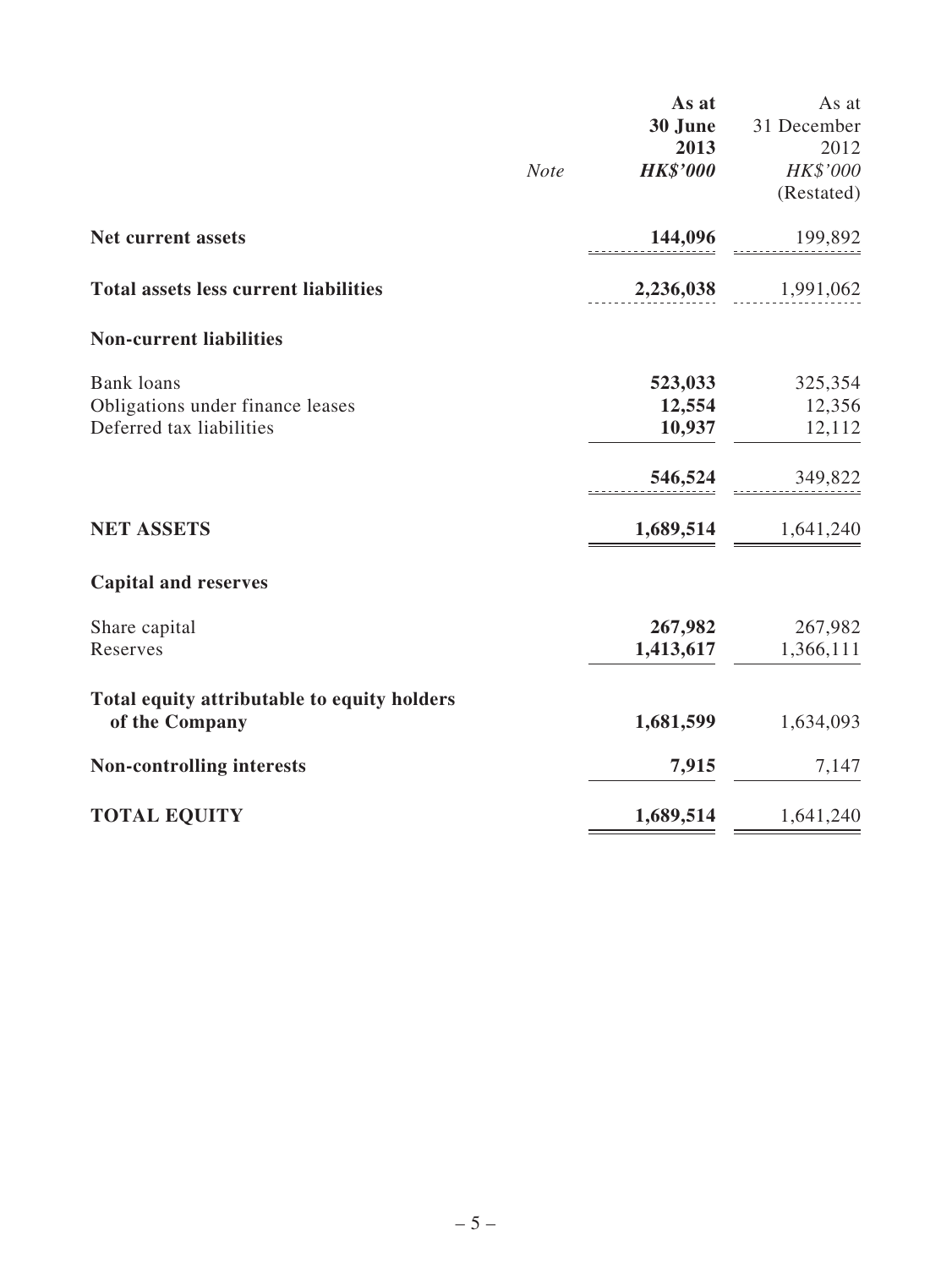# **NOTES TO THE UNAUDITED INTERIM FINANCIAL statements**

#### **1 Basis of preparation**

These interim financial statements have been prepared in accordance with the applicable disclosure provisions of the Rules Governing the Listing of Securities on The Stock Exchange of Hong Kong Limited (the "Listing Rules"), including compliance with Hong Kong Accounting Standard ("HKAS") 34, *Interim financial reporting*, issued by the Hong Kong Institute of Certified Public Accountants ("HKICPA").

These interim financial statements have been prepared in accordance with the same accounting policies adopted in the 2012 annual financial statements, except for the accounting policies changes that are expected to be reflected in the 2013 annual financial statements. Details of these changes in accounting policies are set out in note 2.

The preparation of these interim financial statements in conformity with HKAS 34 requires management to make judgements, estimates and assumptions that affect the application of policies and reported amounts of assets and liabilities, income and expenses on a year to date basis. Actual results may differ from these estimates.

These interim financial statements contain condensed consolidated financial statements and selected explanatory notes. The notes include an explanation of events and transactions that are significant to an understanding of the changes in financial position and performance of the Group since the 2012 annual financial statements. The condensed consolidated interim financial statements and notes thereon do not include all of the information required for the full set of financial statements prepared in accordance with Hong Kong Financial Reporting Standards ("HKFRSs").

These interim financial statements are unaudited, but have been reviewed by KPMG in accordance with Hong Kong Standard on Review Engagements 2410, *Review of interim financial information performed by the independent auditor of the entity*, issued by the HKICPA.

The financial information relating to the financial year ended 31 December 2012 that is included in these interim financial statements as being previously reported information does not constitute the Company's statutory financial statements for that financial year but is derived from those financial statements. Statutory financial statements for the year ended 31 December 2012 are available from the Company's registered office. The auditors have expressed an unqualified opinion on those financial statements in their report dated 26 March 2013.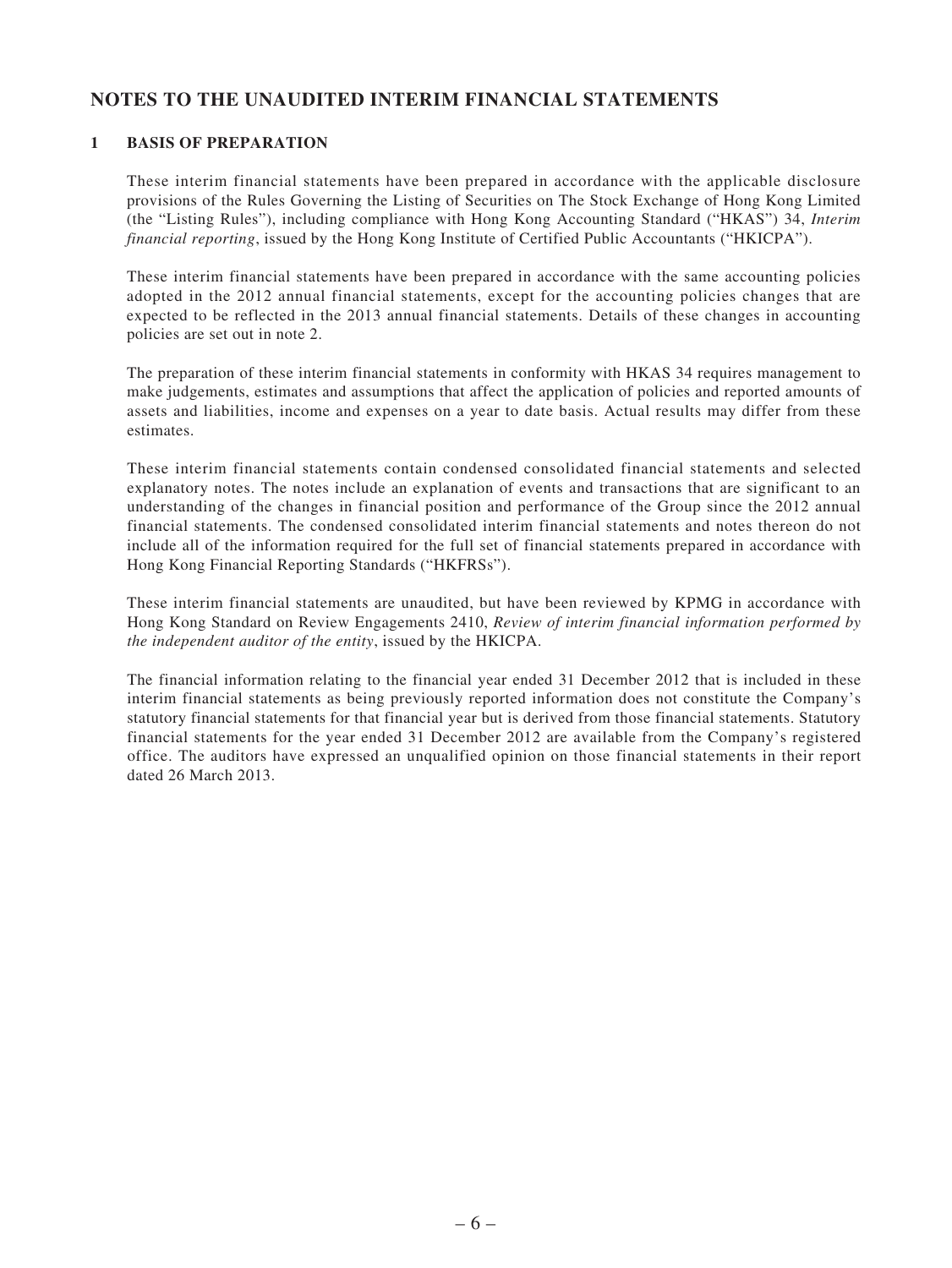#### **2 Changes in accounting policies**

The HKICPA has issued a number of new HKFRSs and amendments to HKFRSs that are first effective for the current accounting period of the Group and the Company. Of these, the following developments are relevant to the Group's financial statements:

- Amendments to HKAS 1, *Presentation of financial statements Presentation of items of other comprehensive income*
- — HKFRS 10, *Consolidated financial statements*
- — HKFRS 11, *Joint arrangements*
- — HKFRS 13, *Fair value measurement*
- — HKFRS 12, *Disclosure of interests in other entities*
- *Annual Improvements to HKFRSs 2009–2011 Cycle*
- Amendments to HKFRS 7, *Financial instruments: Disclosures Disclosures Offsetting financial assets and financial liabilities*

The Group has not applied any new standard or interpretation that is not yet effective for the current accounting period.

The impacts of these developments are discussed below:

#### **HKFRS 11, Joint arrangements**

HKFRS 11, which replaces HKAS 31, *Interests in joint ventures*, divides joint arrangements into joint operations and joint ventures. Entities are required to determine the type of an arrangement by considering the structure, legal form, contractual terms and other facts and circumstances relevant to their rights and obligations under the arrangement. Joint arrangements which are classified as joint operations under HKFRS 11 are recognised on a line-by-line basis to the extent of the joint operator's interest in the joint operation. All other joint arrangements are classified as joint ventures under HKFRS 11 and are required to be accounted for using the equity method in the Group's consolidated financial statements. Proportionate consolidation is no longer allowed as an accounting policy choice.

As a result of the adoption of HKFRS 11, the Group has changed its accounting policy with respect to its interests in joint arrangements and re-evaluated its involvement in its joint arrangements.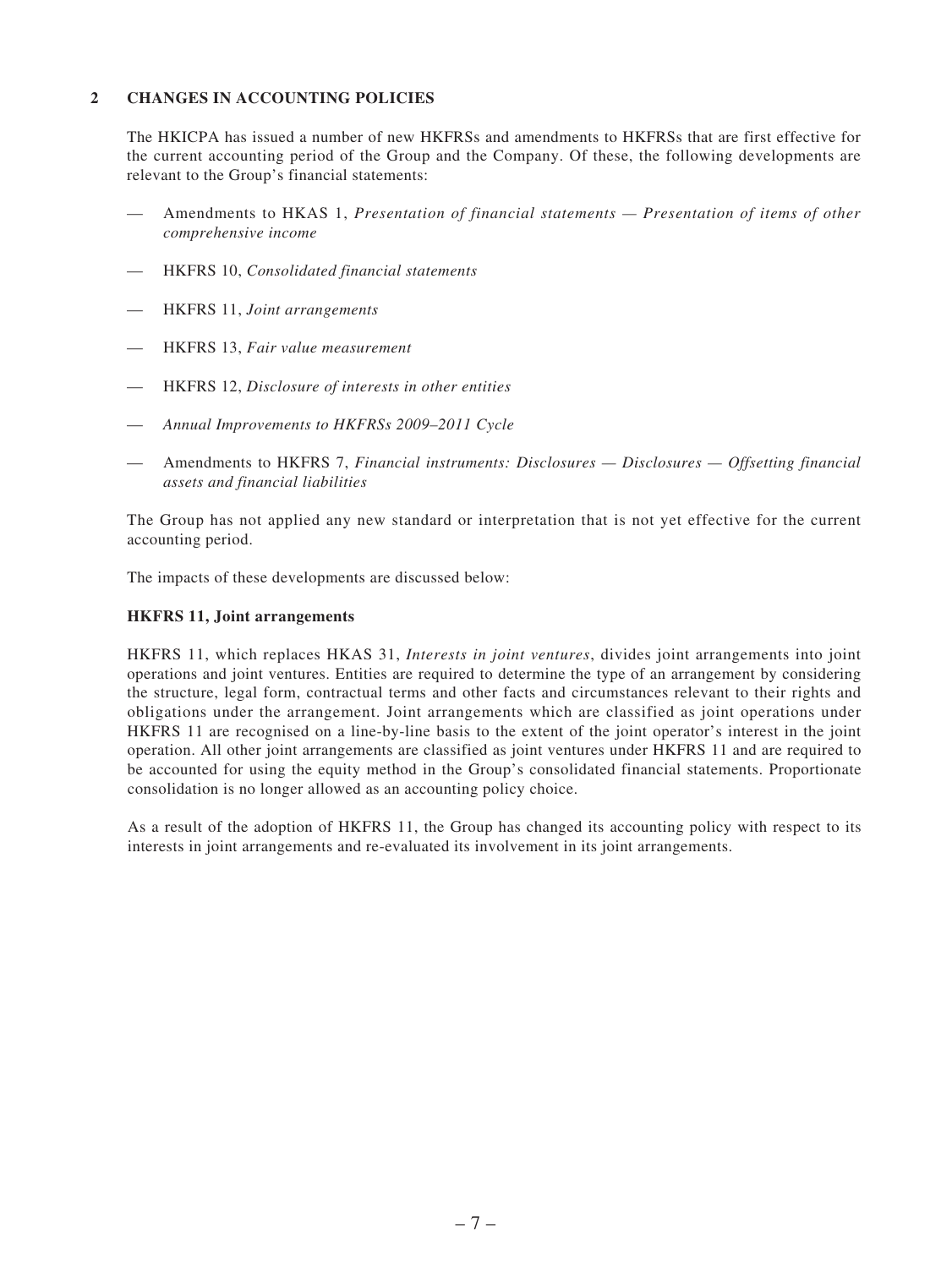The Group has reclassified the investments from jointly controlled entities to joint ventures. The investments which were previously accounted for using the proportionate consolidation method are now required to be accounted for using the equity method of accounting as the joint arrangements are considered to be joint ventures under HKFRS 11. The new accounting policy was adopted in accordance with the relevant transition provisions. This change in accounting policy has been applied retrospectively by restating the balances at 31 December 2012 and the results for the six months ended 30 June 2012 as follows:

|                                     |                                                          | Impact on the results for the six months<br>ended 30 June 2012 |                                                           |  |  |  |
|-------------------------------------|----------------------------------------------------------|----------------------------------------------------------------|-----------------------------------------------------------|--|--|--|
|                                     | As previously<br>reported for<br>the six months<br>ended | Retrospective<br>effect of<br>change in<br>accounting          | <b>Restated</b><br>results for<br>the six months<br>ended |  |  |  |
|                                     | 30 June 2012<br>HK\$'000                                 | policy in 2013<br>HK\$'000                                     | 30 June 2012<br>HK\$'000                                  |  |  |  |
| <b>Turnover</b>                     | 740,836                                                  | (374,960)                                                      | 365,876                                                   |  |  |  |
| Cost of sales                       | (304, 645)                                               | 154,235                                                        | (150, 410)                                                |  |  |  |
| Gross profit                        | 436,191                                                  | (220, 725)                                                     | 215,466                                                   |  |  |  |
| Other revenue<br>Other net income   | 18,731                                                   | (2,193)                                                        | 16,538                                                    |  |  |  |
|                                     | 8,150                                                    |                                                                | 8,150                                                     |  |  |  |
| Selling and distribution costs      | (359, 318)                                               | 159,783                                                        | (199, 535)                                                |  |  |  |
| General and administrative expenses | (50, 195)                                                | 9,079                                                          | (41, 116)                                                 |  |  |  |
| Other operating expenses            | (2,275)                                                  | 1,736                                                          | (539)                                                     |  |  |  |
| <b>Profit from operations</b>       | 51,284                                                   | (52, 320)                                                      | (1,036)                                                   |  |  |  |
| Finance costs                       | (12, 520)                                                | 1,198                                                          | (11, 322)                                                 |  |  |  |
| Share of profits of joint ventures  |                                                          | 50,527                                                         | 50,527                                                    |  |  |  |
| Profit before taxation              | 38,764                                                   | (595)                                                          | 38,169                                                    |  |  |  |
| Income tax                          | 1,584                                                    | 171                                                            | 1,755                                                     |  |  |  |
| Profit for the period               | 40,348                                                   | (424)                                                          | 39,924                                                    |  |  |  |
| <b>Attributable to:</b>             |                                                          |                                                                |                                                           |  |  |  |
| Equity holders of the Company       | 40,095                                                   |                                                                | 40,095                                                    |  |  |  |
| Non-controlling interests           | 253                                                      | (424)                                                          | (171)                                                     |  |  |  |
|                                     | 40,348                                                   | (424)                                                          | 39,924                                                    |  |  |  |
| <b>Earnings per share</b>           |                                                          |                                                                |                                                           |  |  |  |
| <b>Basic</b>                        | $1.50$ cents                                             |                                                                | $1.50$ cents                                              |  |  |  |
| Diluted                             | $1.50$ cents                                             |                                                                | $1.50$ cents                                              |  |  |  |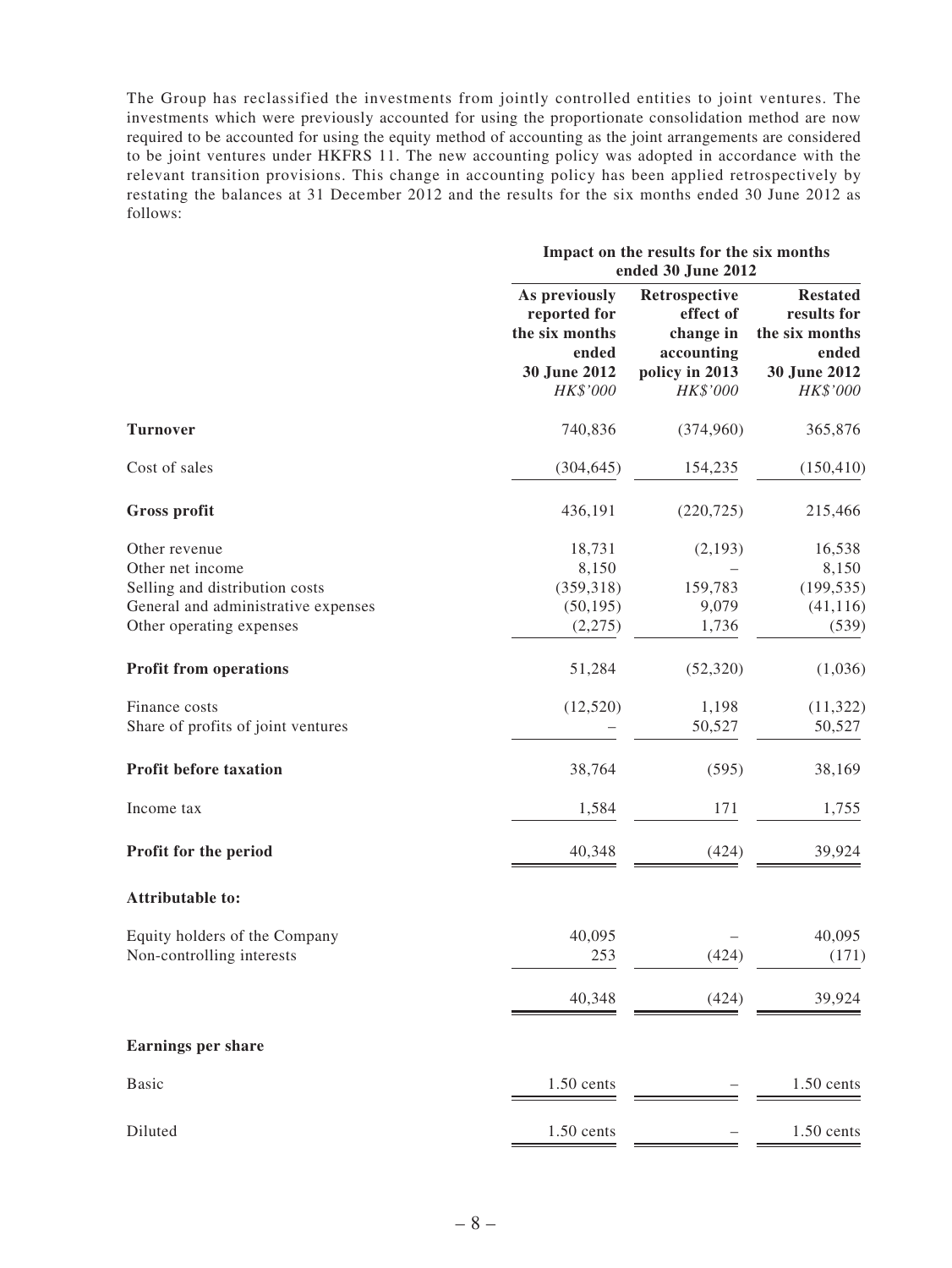|                                                                    | Impact on the results for the six months<br>ended 30 June 2012                       |                                                                                     |                                                                                       |  |  |
|--------------------------------------------------------------------|--------------------------------------------------------------------------------------|-------------------------------------------------------------------------------------|---------------------------------------------------------------------------------------|--|--|
|                                                                    | As previously<br>reported for<br>the six months<br>ended<br>30 June 2012<br>HK\$'000 | Retrospective<br>effect of<br>change in<br>accounting<br>policy in 2013<br>HK\$'000 | <b>Restated</b><br>results for<br>the six months<br>ended<br>30 June 2012<br>HK\$'000 |  |  |
| Profit for the period                                              | 40,348                                                                               | (424)                                                                               | 39,924                                                                                |  |  |
| Other comprehensive income for the period<br>(after tax):          |                                                                                      |                                                                                     |                                                                                       |  |  |
| Items that may be reclassified subsequently to<br>profit or loss:  |                                                                                      |                                                                                     |                                                                                       |  |  |
| Exchange differences on translation of financial<br>statements of: |                                                                                      |                                                                                     |                                                                                       |  |  |
| - overseas subsidiaries                                            | (3,730)                                                                              |                                                                                     | (3,730)                                                                               |  |  |
| — overseas joint ventures                                          | 2,856                                                                                | (107)                                                                               | 2,749                                                                                 |  |  |
|                                                                    | (874)                                                                                | (107)                                                                               | (981)                                                                                 |  |  |
| Total comprehensive income for the period                          | 39,474                                                                               | (531)                                                                               | 38,943                                                                                |  |  |
| Total comprehensive income attributable to:                        |                                                                                      |                                                                                     |                                                                                       |  |  |
| Equity holders of the Company                                      | 39,274                                                                               | (107)                                                                               | 39,167                                                                                |  |  |
| Non-controlling interests                                          | 200                                                                                  | (424)                                                                               | (224)                                                                                 |  |  |
| Total comprehensive income for the period                          | 39,474                                                                               | (531)                                                                               | 38,943                                                                                |  |  |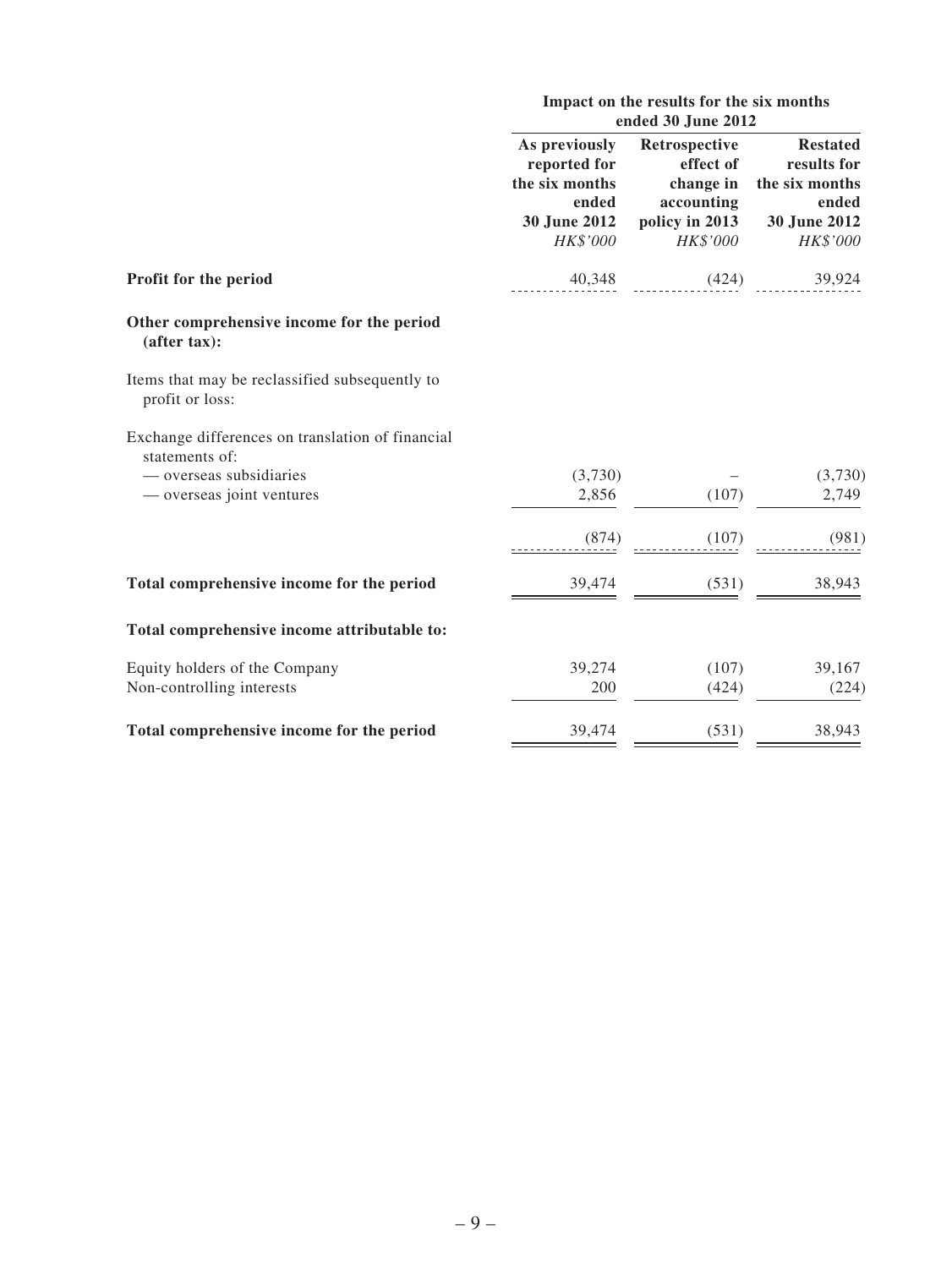|                                                                                                                                                          | Impact on the financial position<br>as at 31 December 2012             |                                                                                     |                                                                      |  |
|----------------------------------------------------------------------------------------------------------------------------------------------------------|------------------------------------------------------------------------|-------------------------------------------------------------------------------------|----------------------------------------------------------------------|--|
|                                                                                                                                                          | As previously<br>reported as at<br>31 December<br>2012<br>HK\$'000     | Retrospective<br>effect of<br>change in<br>accounting<br>policy in 2013<br>HK\$'000 | <b>Restated</b><br>balance as at<br>31 December<br>2012<br>HK\$'000  |  |
| <b>Non-current assets</b>                                                                                                                                |                                                                        |                                                                                     |                                                                      |  |
| Fixed assets<br>Interests in joint ventures<br>Interest in an associate<br>Other receivables, deposits and prepayments<br>Club memberships<br>Trademarks | 1,413,351<br>6,876<br>193,886<br>2,490<br>79,785                       | (369, 439)<br>371,132<br>(49, 654)                                                  | 1,043,912<br>371,132<br>6,876<br>144,232<br>2,490<br>79,785          |  |
| Goodwill<br>Deferred tax assets<br>Pledged bank deposits                                                                                                 | 73,658<br>22,547<br>69,296<br>1,861,889                                | (312)<br>(22, 446)<br>(70, 719)                                                     | 73,658<br>22,235<br>46,850<br>1,791,170                              |  |
| <b>Current assets</b>                                                                                                                                    |                                                                        |                                                                                     |                                                                      |  |
| Inventories<br>Film rights<br>Trade receivables<br>Other receivables, deposits and prepayments<br>Deposits and cash                                      | 5,789<br>59,081<br>112,120<br>156,576<br>729,261<br>1,062,827          | (2,163)<br>(1,010)<br>(29,064)<br>(14,328)<br>(154, 230)<br>(200, 795)              | 3,626<br>58,071<br>83,056<br>142,248<br>575,031<br>862,032           |  |
| <b>Current liabilities</b>                                                                                                                               |                                                                        |                                                                                     |                                                                      |  |
| Bank loans<br>Trade payables<br>Other payables and accrued charges<br>Deferred revenue<br>Obligations under finance leases<br>Taxation payable           | 323,204<br>165,647<br>211,671<br>178,439<br>4,905<br>21,221<br>905,087 | (38, 106)<br>(70, 372)<br>(49, 425)<br>(71, 722)<br>(13, 322)<br>(242, 947)         | 285,098<br>95,275<br>162,246<br>106,717<br>4,905<br>7,899<br>662,140 |  |
| Net current assets                                                                                                                                       | 157,740                                                                | 42,152                                                                              | 199,892                                                              |  |
| <b>Total assets less current liabilities</b>                                                                                                             | 2,019,629                                                              | (28, 567)                                                                           | 1,991,062                                                            |  |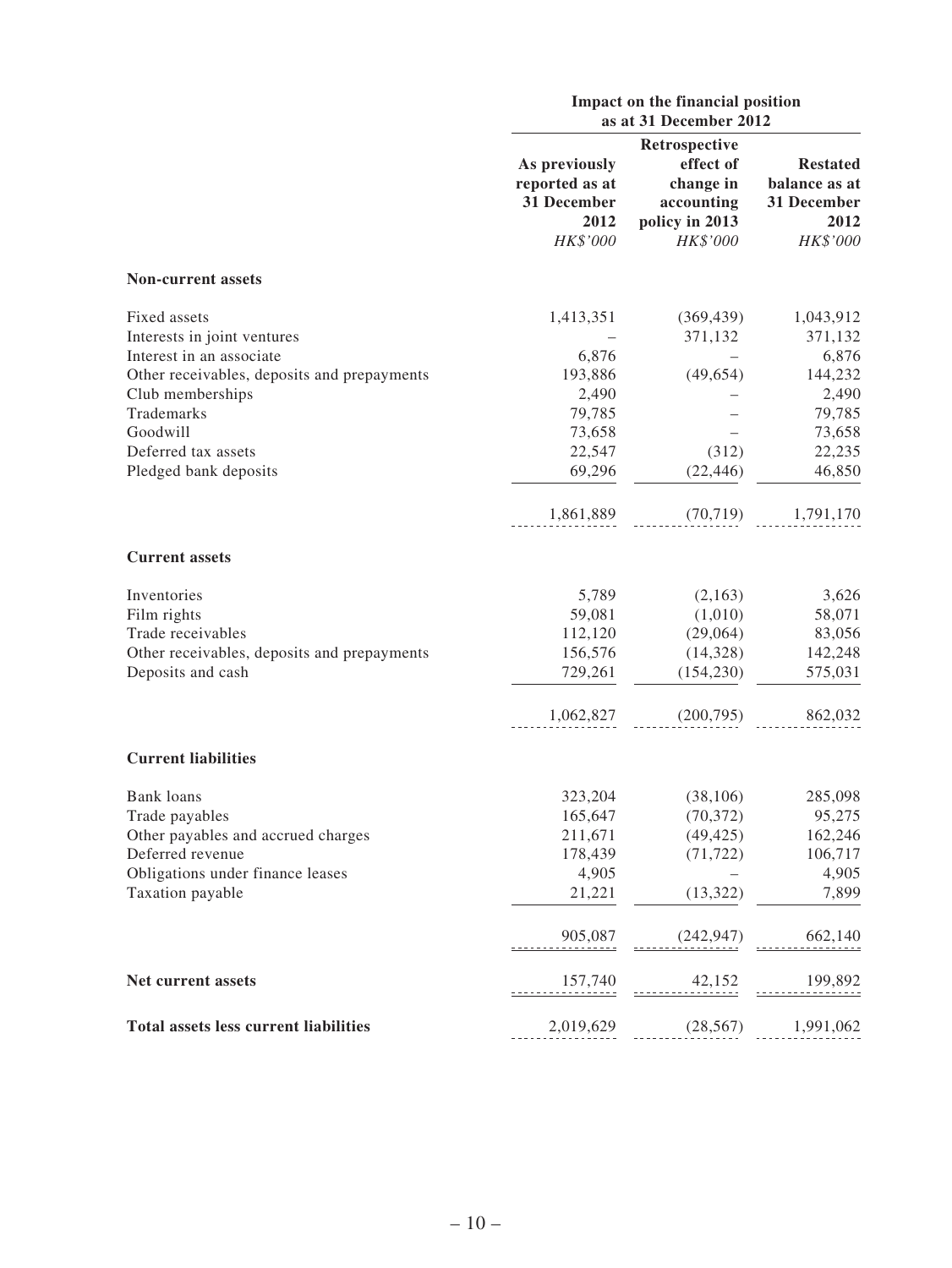|                                                                                                 |                                                                    | Impact on the financial position<br>as at 31 December 2012                          |                                                                     |  |  |  |
|-------------------------------------------------------------------------------------------------|--------------------------------------------------------------------|-------------------------------------------------------------------------------------|---------------------------------------------------------------------|--|--|--|
|                                                                                                 | As previously<br>reported as at<br>31 December<br>2012<br>HK\$'000 | Retrospective<br>effect of<br>change in<br>accounting<br>policy in 2013<br>HK\$'000 | <b>Restated</b><br>balance as at<br>31 December<br>2012<br>HK\$'000 |  |  |  |
| <b>Non-current liabilities</b>                                                                  |                                                                    |                                                                                     |                                                                     |  |  |  |
| Bank loans<br>Deposits received<br>Obligations under finance leases<br>Deferred tax liabilities | 325,354<br>8,830<br>12,356<br>28,478<br>375,018                    | (8, 830)<br>(16, 366)<br>(25, 196)                                                  | 325,354<br>12,356<br>12,112<br>349,822                              |  |  |  |
| <b>NET ASSETS</b>                                                                               | 1,644,611                                                          | (3,371)                                                                             | 1,641,240                                                           |  |  |  |
| <b>Capital and reserves</b>                                                                     |                                                                    |                                                                                     |                                                                     |  |  |  |
| Share capital<br>Reserves                                                                       | 267,982<br>1,366,111                                               |                                                                                     | 267,982<br>1,366,111                                                |  |  |  |
| Total equity attributable to equity holders<br>of the Company                                   | 1,634,093                                                          |                                                                                     | 1,634,093                                                           |  |  |  |
| Non-controlling interests                                                                       | 10,518                                                             | (3,371)                                                                             | 7,147                                                               |  |  |  |
| <b>TOTAL EQUITY</b>                                                                             | 1,644,611                                                          | (3,371)                                                                             | 1,641,240                                                           |  |  |  |

Other developments have had no material impact on the Group's interim financial statements.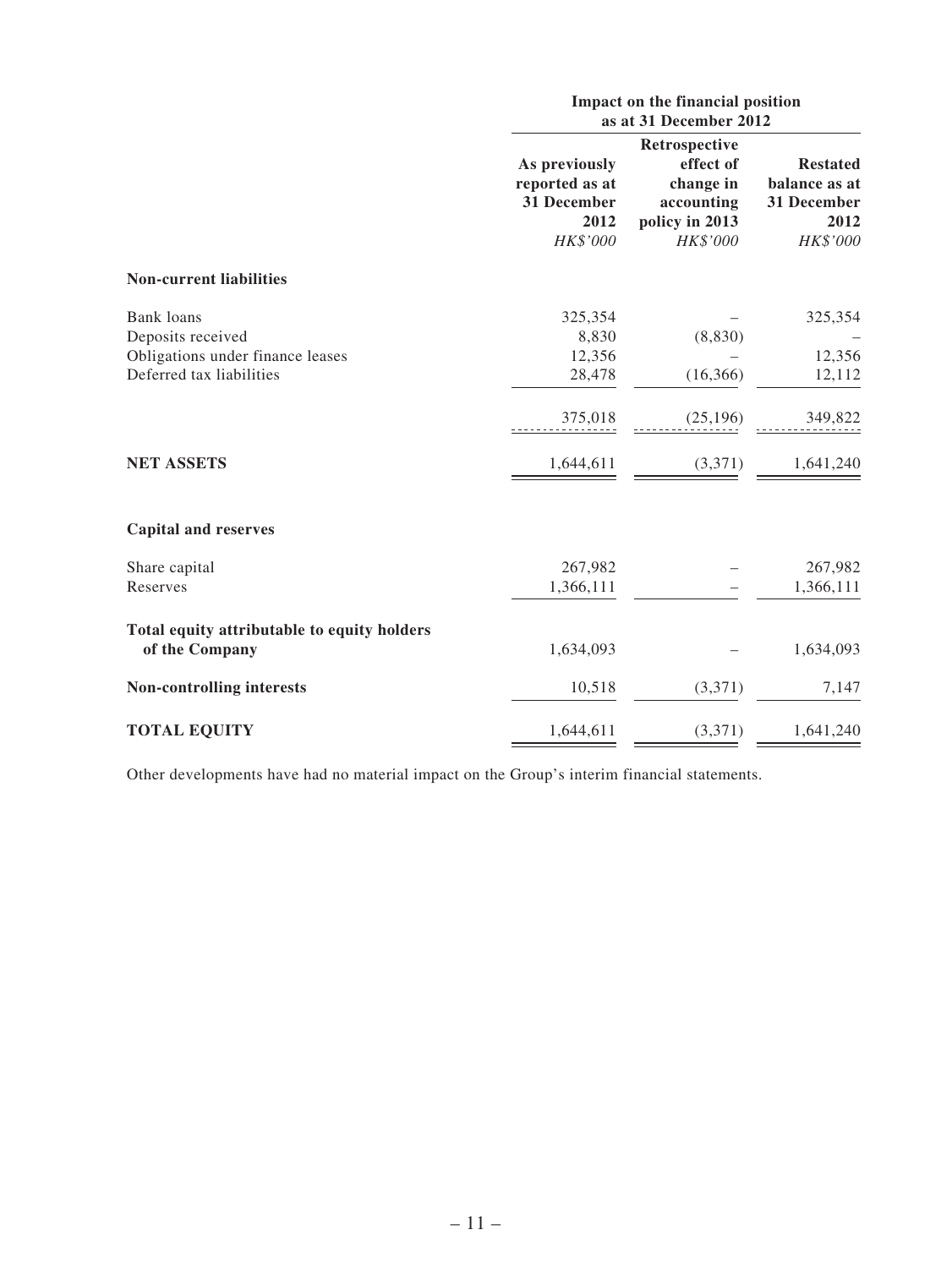#### **3 Segment reporting**

The Group manages its businesses by geography. In a manner consistent with the way in which information is reported internally to the Group's most senior executive management for the purposes of resources allocation and performance assessment, the Group has presented the following reportable segments. No operating segments have been aggregated to form the reportable segments, which are as follows:

- Hong Kong
- Mainland China
- **Taiwan**
- Singapore

The results of the Group's revenue from external customers for entities located in Hong Kong, Mainland China, Taiwan and Singapore are set out in the table below.

Each of the above reportable segments primarily derives its revenue from film exhibition, film and video distribution, film and television programme production, provision of advertising and consultancy services. The reportable segments, Taiwan and Singapore, represent the performance of the joint ventures operating in Taiwan and Singapore, respectively. For the purposes of assessing segment performance and allocating resources between segments, the Group's senior executive management monitors the revenue and results attributable to each reportable segment on the following bases:

#### **Segment revenue and results**

Revenue is allocated to the reporting segment based on the local entities' location of external customers. Expenses are allocated to the reportable segments with reference to sales generated by those segments and the expenses incurred by those geographical locations or which otherwise arise from the depreciation and amortisation of assets attributable to those segments.

The measure used for reporting segment profit is operating profit after taxation.

In addition to receiving segment information concerning operating profit after taxation, management is provided with segment information concerning revenue.

Management evaluates performance primarily based on operating profit including the share of results of joint ventures. Intra-segment pricing is generally determined on an arm's length basis.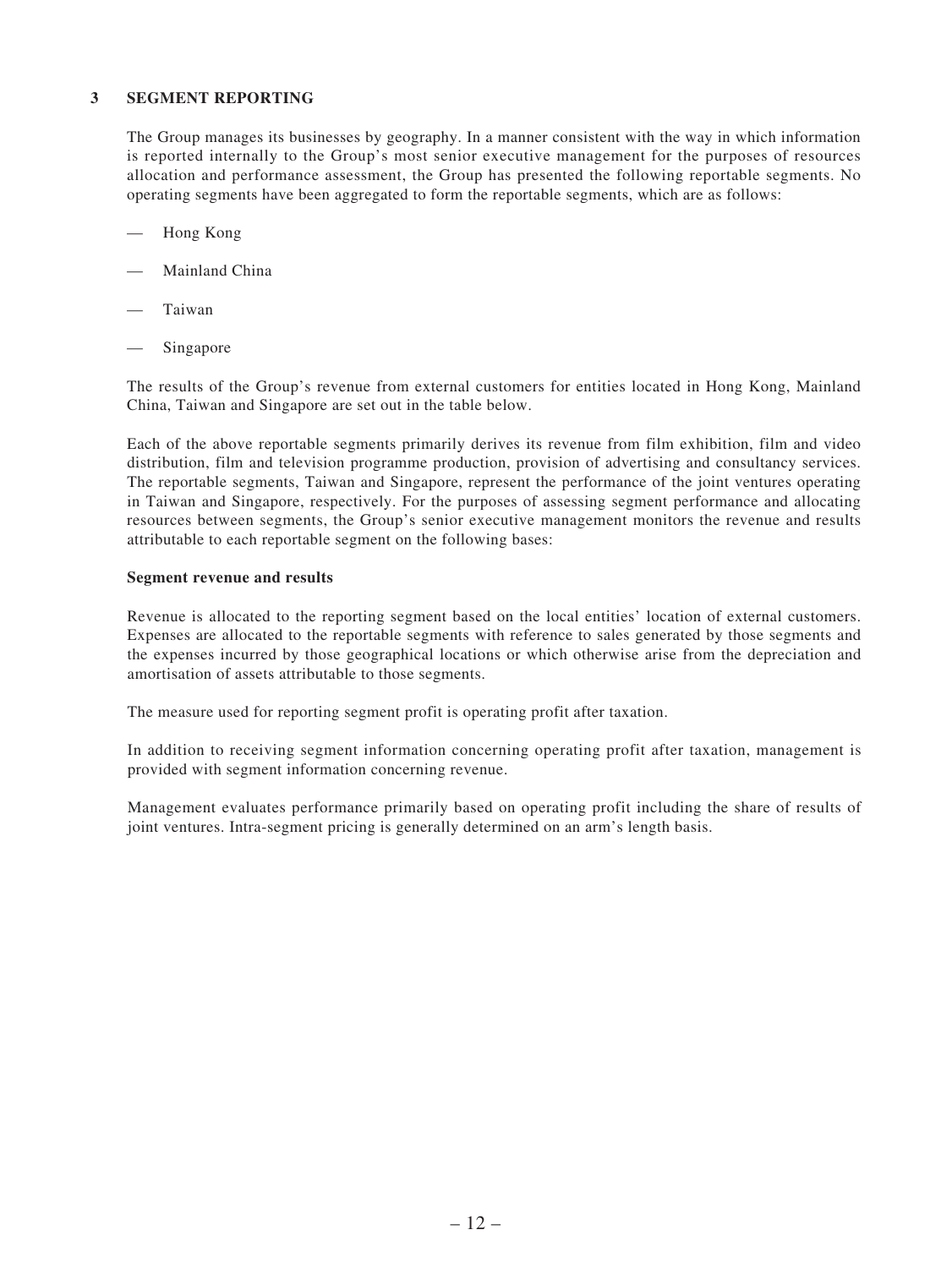Segment information regarding the Group's revenue and results by geographical market is presented below:

|                                                                                                                                                 | Six months ended 30 June (unaudited) |                            |                         |                  |                         |                  |                         |                  |                                                         |                                                        |
|-------------------------------------------------------------------------------------------------------------------------------------------------|--------------------------------------|----------------------------|-------------------------|------------------|-------------------------|------------------|-------------------------|------------------|---------------------------------------------------------|--------------------------------------------------------|
|                                                                                                                                                 | <b>Hong Kong</b>                     |                            | <b>Mainland China</b>   |                  |                         | Taiwan           |                         | Singapore        |                                                         | Consolidated                                           |
|                                                                                                                                                 | 2013<br><b>HK\$'000</b>              | 2012<br>HK\$'000           | 2013<br><b>HK\$'000</b> | 2012<br>HK\$'000 | 2013<br><b>HK\$'000</b> | 2012<br>HK\$'000 | 2013<br><b>HK\$'000</b> | 2012<br>HK\$'000 | 2013<br><b>HK\$'000</b>                                 | 2012<br>HK\$'000<br>(Restated)                         |
| Segment revenue:                                                                                                                                |                                      |                            |                         |                  |                         |                  |                         |                  |                                                         |                                                        |
| Revenue from external customers<br>$-$ Exhibition<br>- Distribution and production<br>$-$ Corporate                                             | 79,391<br>49,931<br>1,022            | 106,916<br>33,066<br>1,539 | 319,900<br>22,713       | 232,251<br>3,483 | 234,213<br>1,099        | 203,955<br>777   | 200,069<br>4,628        | 168,888<br>8,336 | 833,573<br>78,371<br>1,022                              | 712,010<br>45,662<br>1,539                             |
| Reportable segment revenue                                                                                                                      | 130,344                              | 141,521                    | 342,613                 | 235,734          | 235,312                 | 204,732          | 204,697                 | 177,224          | 912,966                                                 | 759,211                                                |
| Reportable segment profit/(loss)                                                                                                                | 19,496                               | 18,188                     | 1,638                   | (7, 411)         | 24,232                  | 21,302           | 27,797                  | 27,419           | 73,163                                                  | 59,498                                                 |
| <b>Reconciliation — Revenue</b>                                                                                                                 |                                      |                            |                         |                  |                         |                  |                         |                  |                                                         |                                                        |
| Reportable segment revenue<br>Share of revenue from joint ventures in Taiwan<br>and Singapore<br>Elimination of intra-segment revenue<br>Others |                                      |                            |                         |                  |                         |                  |                         |                  | 912,966<br>(440,009)<br>(5,950)<br>(11, 415)<br>455,592 | 759,211<br>(381,956)<br>(1, 474)<br>(9,905)<br>365,876 |
| Reconciliation — Profit before taxation                                                                                                         |                                      |                            |                         |                  |                         |                  |                         |                  |                                                         |                                                        |
| Reportable profit from external customers<br>Unallocated operating expenses, net<br>Non-controlling interests<br>Income tax                     |                                      |                            |                         |                  |                         |                  |                         |                  | 73,163<br>(22,961)<br>631<br>(9,311)                    | 59,498<br>(19, 403)<br>(171)<br>(1,755)                |
| Profit before taxation                                                                                                                          |                                      |                            |                         |                  |                         |                  |                         |                  | 41,522                                                  | 38,169                                                 |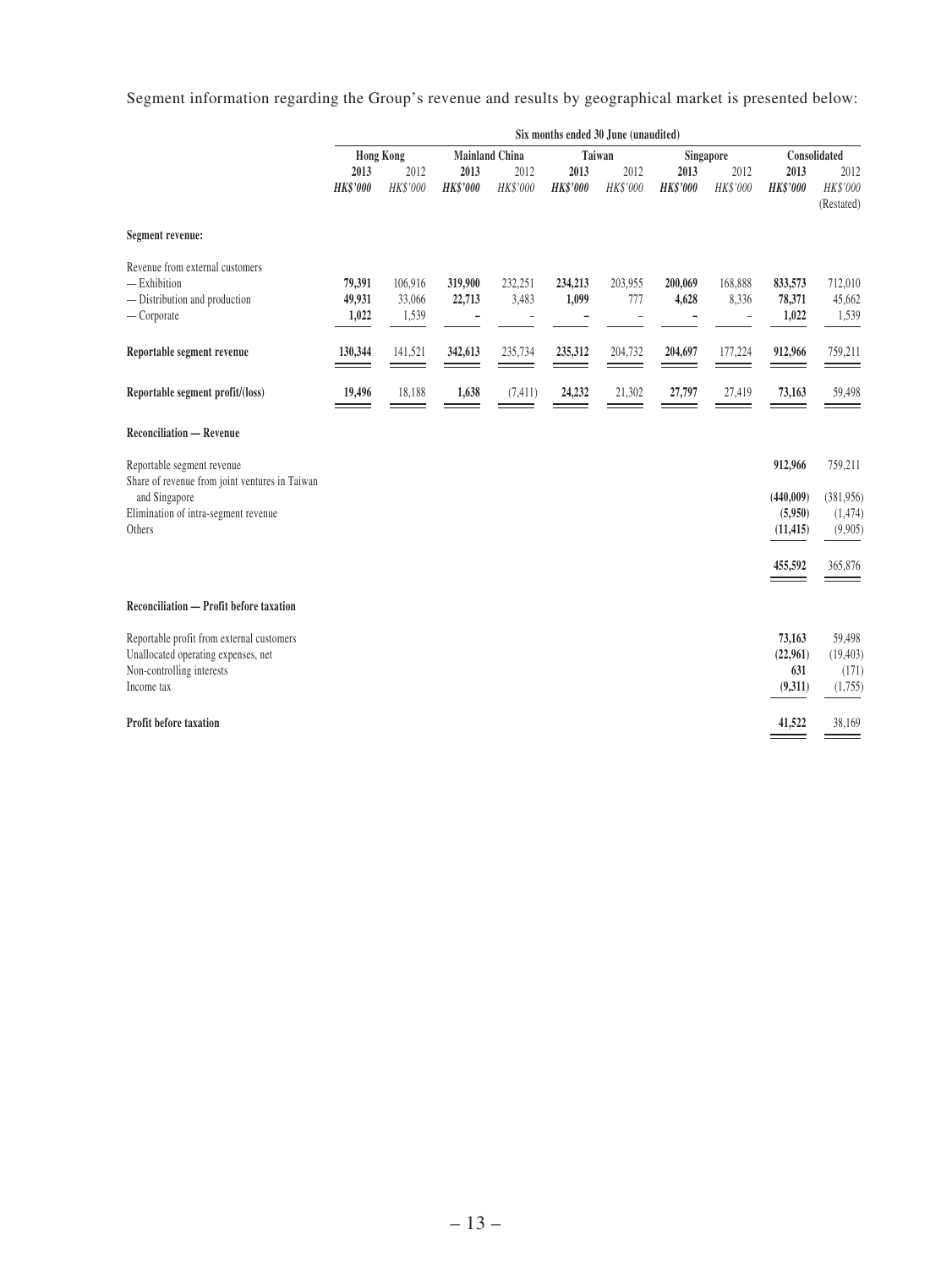#### **4 Profit before taxation**

Profit before taxation is arrived at after charging/(crediting):

|                                                                | Six months | Six months                                              |
|----------------------------------------------------------------|------------|---------------------------------------------------------|
|                                                                |            | ended                                                   |
|                                                                |            | 30 June 2012                                            |
|                                                                |            | HK\$'000                                                |
|                                                                |            | (Unaudited)                                             |
|                                                                |            | (Restated)                                              |
| <b>Finance costs</b>                                           |            |                                                         |
| Interest on bank loans wholly repayable                        |            |                                                         |
| — within five years                                            | 8,377      | 9,009                                                   |
| — after five years                                             | 13,425     | 6,846                                                   |
| Finance charges on obligations under finance leases            | 901        | 94                                                      |
| Other ancillary borrowing costs                                | 2,820      | 2,173                                                   |
| Total finance costs on financial liabilities not at fair value |            |                                                         |
| through profit or loss                                         | 25,523     | 18,122                                                  |
| Less: finance costs capitalised into leasehold improvements*   | (3,200)    | (6,800)                                                 |
|                                                                | 22,323     | 11,322                                                  |
|                                                                |            | ended<br>30 June 2013<br><b>HK\$'000</b><br>(Unaudited) |

\* The finance costs have been capitalised at rates ranging from 6.53% to 8.46% per annum (six months ended 30 June 2012: 5.25% to 8.46%).

### **(b) Other items**

| Cost of inventories                                       | 12,386   | 7.991    |
|-----------------------------------------------------------|----------|----------|
| Cost of services provided                                 | 162,292  | 126,871  |
| Depreciation of fixed assets                              | 49,911   | 37,689   |
| Amortisation of film rights                               | 13,109   | 15,548   |
| Gain on disposal of an available-for-sale equity security | (150)    | (7, 911) |
| Loss on disposals of property, plant and equipment        | 1,189    | 56       |
| Exchange (gain)/loss, net                                 | (12,578) | 6,305    |
| Interest income from bank deposits                        | (5,880)  | (5,354)  |
| Dividend income from a listed investment                  |          | (566)    |

#### **(c) Other net income**

Included in other net income for the six months ended 30 June 2012 was an amount of HK\$6,089,000 representing the net settlement sum received by the Group in respect of a claim for damages against a landlord in Mainland China.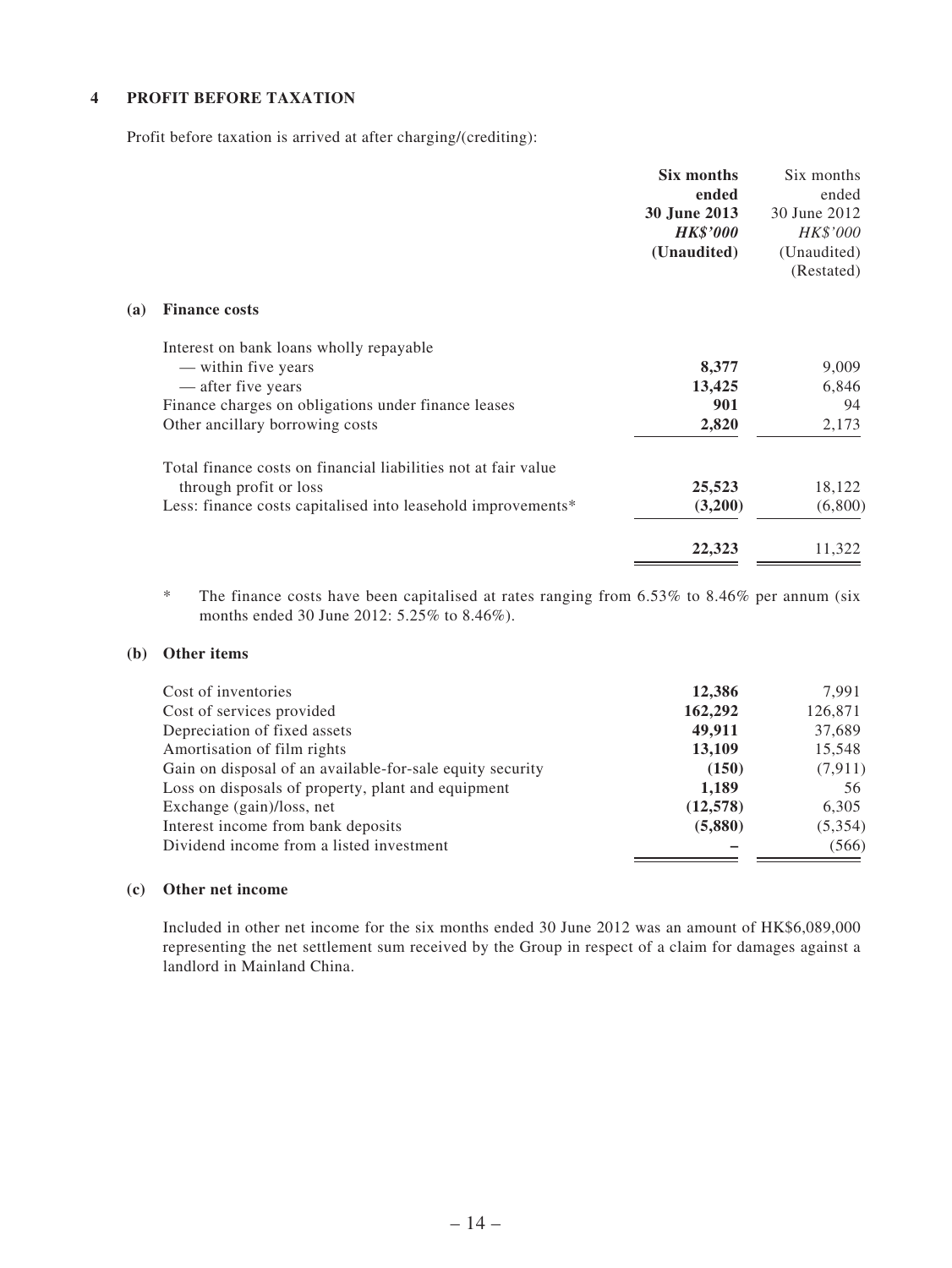#### **5 Income tax**

Taxation in the consolidated income statement represents:

|                                                                           | Six months<br>ended<br>30 June 2013<br><b>HK\$'000</b><br>(Unaudited) | Six months<br>ended<br>30 June 2012<br>HK\$'000<br>(Unaudited)<br>(Restated) |
|---------------------------------------------------------------------------|-----------------------------------------------------------------------|------------------------------------------------------------------------------|
| Group                                                                     |                                                                       |                                                                              |
| Current income tax                                                        |                                                                       |                                                                              |
| Provision for overseas tax<br>Over provision in respect of prior periods* | 9,557<br>(6, 017)                                                     | 7,204<br>(47)                                                                |
| Deferred $tax -overse$                                                    | 3,540                                                                 | 7,157                                                                        |
| Origination and reversal of temporary differences                         | (12, 851)                                                             | (8,912)                                                                      |
|                                                                           | (9,311)                                                               | (1,755)                                                                      |

\* During the six months ended 30 June 2013, the tax credit principally relates to the reversal of a provision made in prior periods by a subsidiary in Mainland China upon the finalisation of the related tax computation.

The provision for Hong Kong Profits Tax for 2013 is calculated at 16.5% (2012: 16.5%) of the estimated assessable profits for the period.

Taxation for overseas subsidiaries is charged at the appropriate current rates of taxation ruling in the relevant jurisdictions.

### **6 Earnings per share**

#### **(a) Basic earnings per share**

The calculation of basic earnings per share is based on the profit attributable to equity holders of the Company of HK\$50,202,000 (six months ended 30 June 2012: HK\$40,095,000) and the weighted average number of ordinary shares of 2,679,819,248 (2012: 2,680,931,116 shares) in issue during the period.

#### **(b) Weighted average number of ordinary shares (basic and diluted)**

|                                                                              | 2013<br>Number of<br><b>shares</b> | 2012<br>Number of<br>shares  |
|------------------------------------------------------------------------------|------------------------------------|------------------------------|
| <b>Shares</b>                                                                | (Unaudited)                        | (Unaudited)                  |
| Issued ordinary shares as at 1 January<br>Effect of shares repurchased       | 2,679,819,248                      | 2,684,194,248<br>(3,263,132) |
| Weighted average number of ordinary shares<br>(basic and diluted) at 30 June | 2,679,819,248                      | 2,680,931,116                |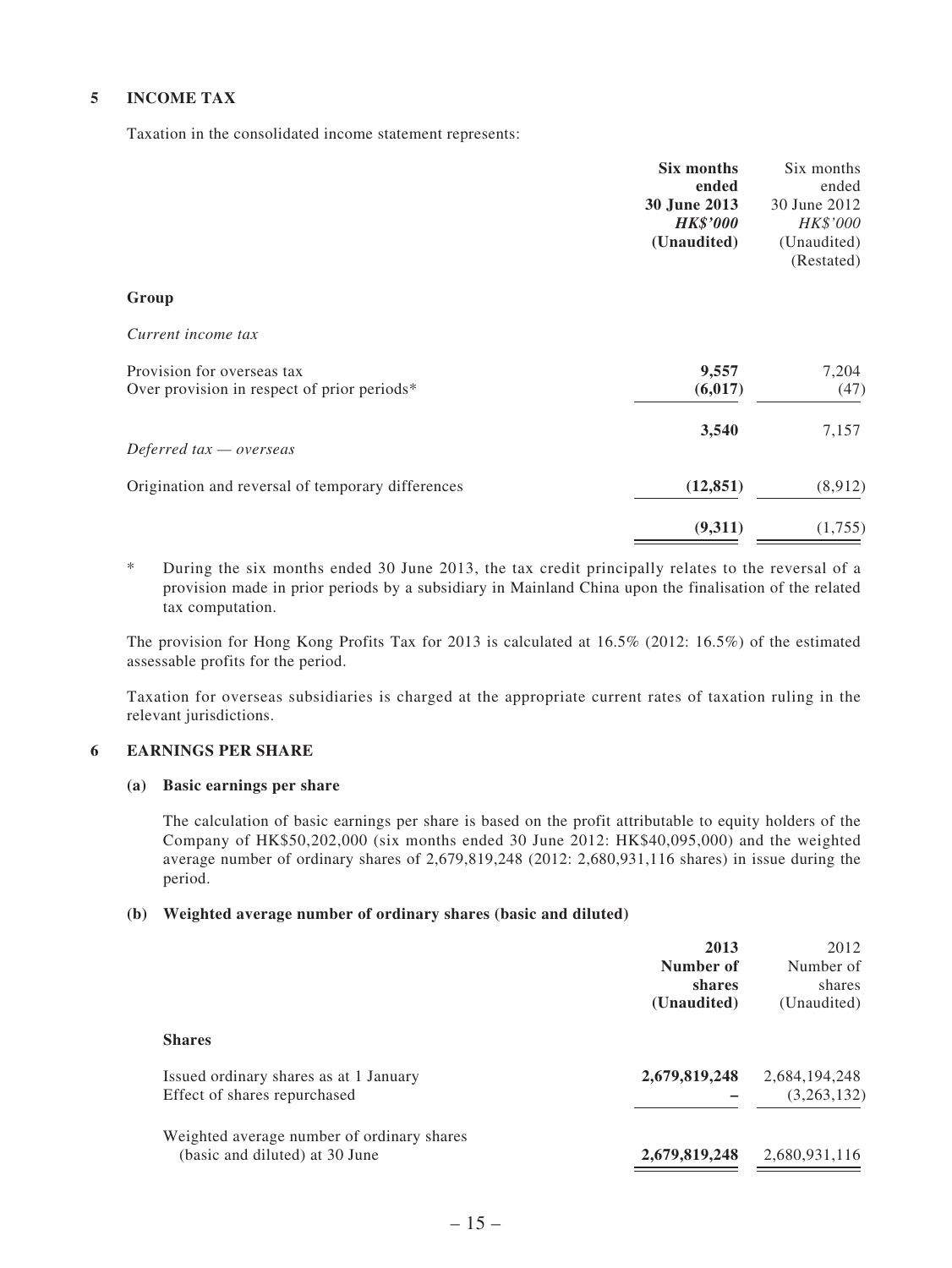#### **(c) Diluted earnings per share**

There were no diluted potential shares in existence during the six months ended 30 June 2013 and 2012.

#### **7 Trade receivables**

The Group usually grants credit periods ranging from one to three months. Each customer has a credit limit and overdue balances are regularly reviewed by management. As of the end of the reporting period, the ageing analysis of trade receivables, based on the invoice date and net of allowance for doubtful debts, is as follows:

|                | As at           | As at       |
|----------------|-----------------|-------------|
|                | 30 June         | 31 December |
|                | 2013            | 2012        |
|                | <b>HK\$'000</b> | HK\$'000    |
|                | (Unaudited)     | (Unaudited) |
|                |                 | (Restated)  |
| Within 1 month | 81,195          | 27,751      |
| 1 to 2 months  | 6,004           | 45,545      |
| 2 to 3 months  | 6,014           | 1,817       |
| Over 3 months  | 6,631           | 7,943       |
|                | 99,844          | 83,056      |

At 30 June 2013, trade receivables of the Group included amounts totalling HK\$8,462,000 (31 December 2012: HK\$5,137,000) due from related companies and amounts totalling HK\$2,013,000 (31 December 2012: HK\$1,090,000) due from a joint venture, which were unsecured, interest-free and recoverable within one year.

#### **8 Trade payables**

The ageing analysis of trade payables as of the end of the reporting period:

|                       | As at           | As at       |
|-----------------------|-----------------|-------------|
|                       | 30 June         | 31 December |
|                       | 2013            | 2012        |
|                       | <b>HK\$'000</b> | HK\$'000    |
|                       | (Unaudited)     | (Unaudited) |
|                       |                 | (Restated)  |
| Current to 3 months   | 72,875          | 64,029      |
| Within 4 to 6 months  | 6,948           | 14,185      |
| Within 7 to 12 months | 2,819           | 1,760       |
| Over 1 year           | 16,838          | 15,301      |
|                       | 99,480          | 95,275      |

As at 30 June 2013, the trade payables of the Group included amounts totalling HK\$8,558,000 (31 December 2012: HK\$233,000) due to related companies which were unsecured, interest-free and repayable on demand.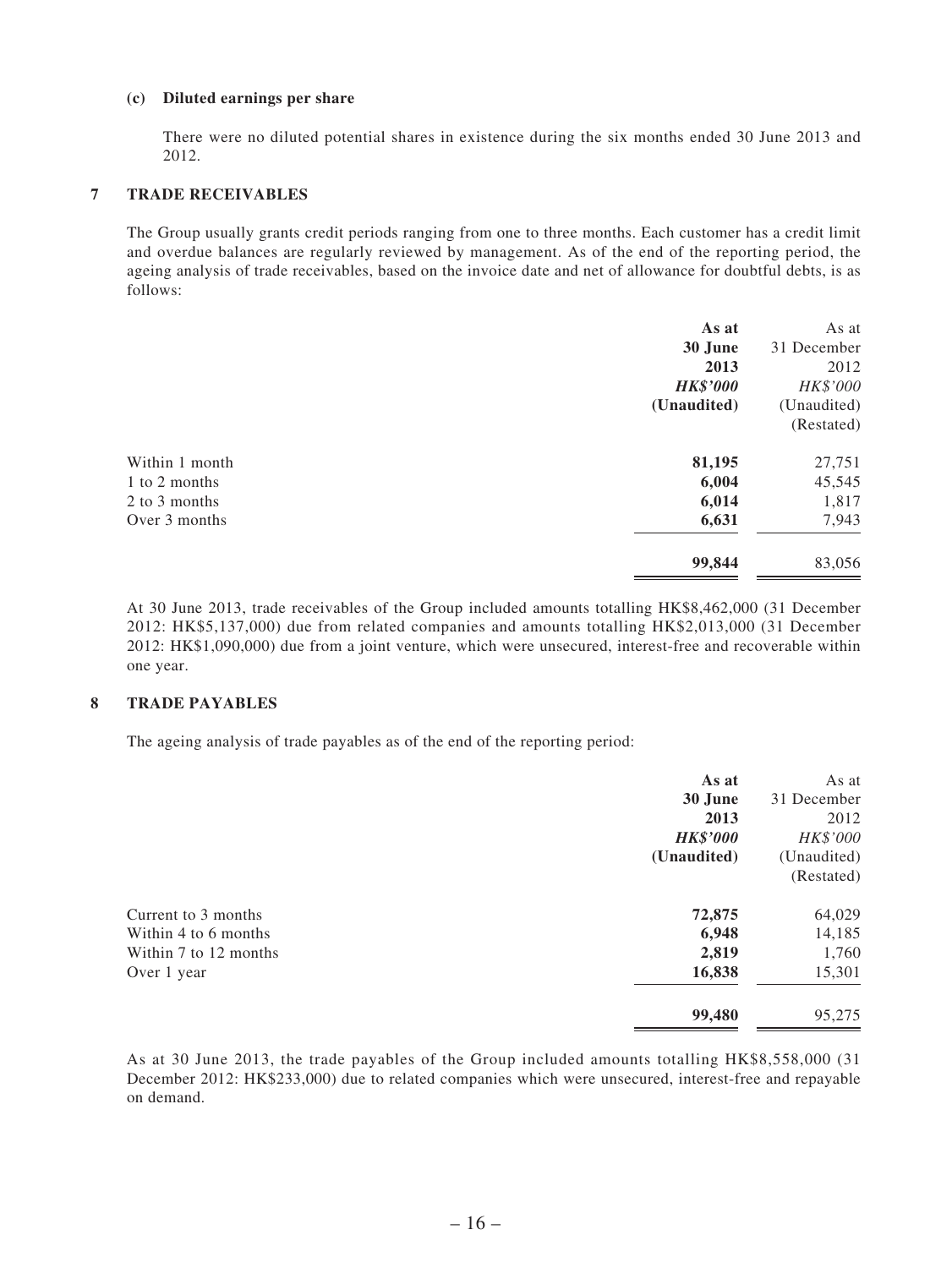# **MANAGEMENT DISCUSSION AND ANALYSIS**

# **Change of Accounting Policy**

Starting from 2013, the application of new accounting standard HKFRS 11, *Joint arrangements*, has changed the Group's accounting for the jointly controlled entities in Taiwan and Singapore, which were accounted for using the proportionate consolidation method in prior periods, to the equity method. Accordingly, the comparative figures are restated and the financial impact on the interim financial statements has been disclosed in note 2.

### **Operation and Financial Review**

The Group reported a net profit attributable to equity holders of HK\$50.2 million for the six months ended 30 June 2013, increased from HK\$40.1 million reported for the corresponding period last year by 25%. Riding on steady recovery of the global economy and favourable market conditions as well as satisfactory performance of mature cinemas in our operating territories during the period, the Group showed an impressive growth in the first half of 2013.

The Group's turnover rose by 25% to HK\$456 million this period. During the period, box office receipts of the Group's multiplexes in Mainland China increased by 49%. However, box office receipts of Hong Kong's cinemas recorded a decline of 27% due to the closure of GH Mongkok in February 2013. Gross margin maintained at about 59%. The Group's EBITD (including share of profits of joint ventures and loss of an associate) for the period amounted to HK\$108 million, representing an increase of 32% from HK\$82 million for the same period last year.

As of 30 June 2013, the cash and cash equivalents of the Group amounted to HK\$584 million (31 December 2012: HK\$575 million). The Group's gearing ratio increased to 30.6% as at 30 June 2013 (31 December 2012: 23.7%). It was mainly due to the increase in the bank borrowings for the Group's development of cinema networks in Mainland China and purchase of office premise in Hong Kong during the period.

### **Business Review**

# *Film Exhibition*

During the six months ended 30 June 2013, the Group opened 3 cinemas with 19 screens in Mainland China. As of 30 June 2013, the Group operated 72 cinemas with 539 screens across Mainland China, Hong Kong, Taiwan and Singapore, significantly increased from 59 cinemas with 451 screens a year ago. The Group's cinemas served 20 million guests during the period, compared to 16 million guests for the same period last year. Gross box office receipts on a full and aggregated basis, were registered at HK\$1,099 million, representing an impressive growth of 18% from same period last year. The major Hollywood blockbusters released this period were *Iron Man 3*, *Fast & Furious 6*, *G.I. Joe: Retaliation* and *Man of Steel*. The major Chinese-language blockbusters were *Journey to the West (*西遊:降魔篇*), So Young (*致我們 終將逝去的青春*)* in Mainland China, *David Loman (*大尾鱸鰻*)* in Taiwan and *Ah Boys to Men: Part 2 (*新兵正傳*2)* in Singapore.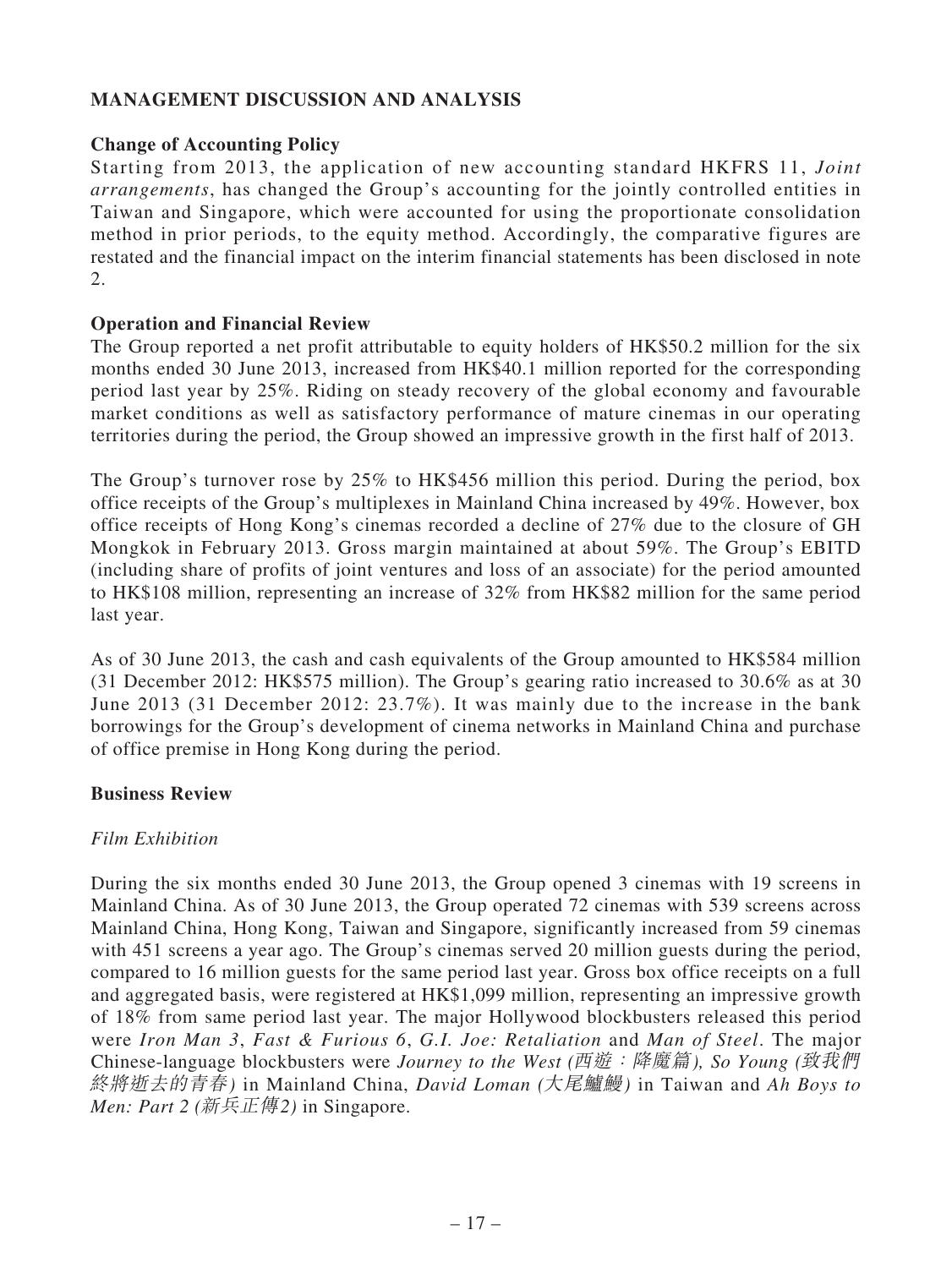## **Operating Statistics of the Group's Cinemas**

*(For the six months ended 30 June 2013)*

|                                 | <b>Mainland</b><br>China | Hong<br>Kong | Taiwan | <b>Singapore</b> |
|---------------------------------|--------------------------|--------------|--------|------------------|
| Number of cinemas*              | $45$ (note)              |              | 11     |                  |
| Number of screens*              | 325                      | 18           | 109    | 87               |
| Admissions (million)            | 6.2                      | 1.0          | 7.7    | 4.9              |
| Net average ticket price (HK\$) | 39                       | 69           | 62     | 58               |

as of 30 June 2013

*Note:* 4 more cinemas in Mainland China have completed construction and are applying for licenses, which are all expected to be opened in September/October 2013.

The Group is committed to pursue visual and audio effect perfection to bring in a new moviegoing experience for our audiences. Currently, all screens in Mainland China, Hong Kong, Taiwan and Singapore have been fully installed with digital equipments and over 60% of the Group's screens are 3D compatible. The Group has installed over 110 sets of unprecedented and ultra-high resolution SONY 4K Projection System in our Mainland China multiplexes. The Group has 2 digital IMAX® screens separately installed in a Tianjin and Changzhou multiplex and plans to establish more IMAX® theatres in Mainland China. In Hong Kong, three cinemas have been equipped with a total of 93 D-Box Motion Chairs delivering immersive cinematic experience to audiences through its authentic motion effects synchronised with onscreen actions. In Taiwan, the Group is the exclusive digital IMAX® operator and has 6 digital IMAX® screens. During the period, Taiwan has converted 1 traditional screen to a 4DX theatre equipped with motion seats plus special effects such as wind, fog, lightning and scents which can enhance and cater to rapid-changing customer expectations on movie viewing experience.

### *Mainland China*

# *Operating Statistics of the Group's Cinemas in Mainland China*

For the six months ended 30 June 2013, the market gross box office receipts of urban areas in Mainland China increased to RMB11 billion by 36% while the Group's gross box office receipts generated by multiplexes in Mainland China increased by 49% compared with same period last year. During the period, the Group opened 3 new cinemas with 19 screens in the cities of Beijing, Dongguang, and Maanshan. Thanks to strong Chinese films line-up during the period, growing demand of high quality of entertainment experience and favourable policies implemented by the Chinese government, the Group's multiplexes in Mainland China served approximately 6.2 million patrons during the period, representing 68% growth from same period last year. The average ticket price dropped from RMB36 to RMB32 because less 3D films with higher ticket price were released and more discounted promotions were offered to maintain our competitiveness with other cinema operators. We shall further refine and upgrade our cinema service by offering a better value for money experience to drive the growth of the average ticket price. The contribution from the exhibition business in Mainland China to the Group is still under pressure due to the incubation period of newly opened cinemas.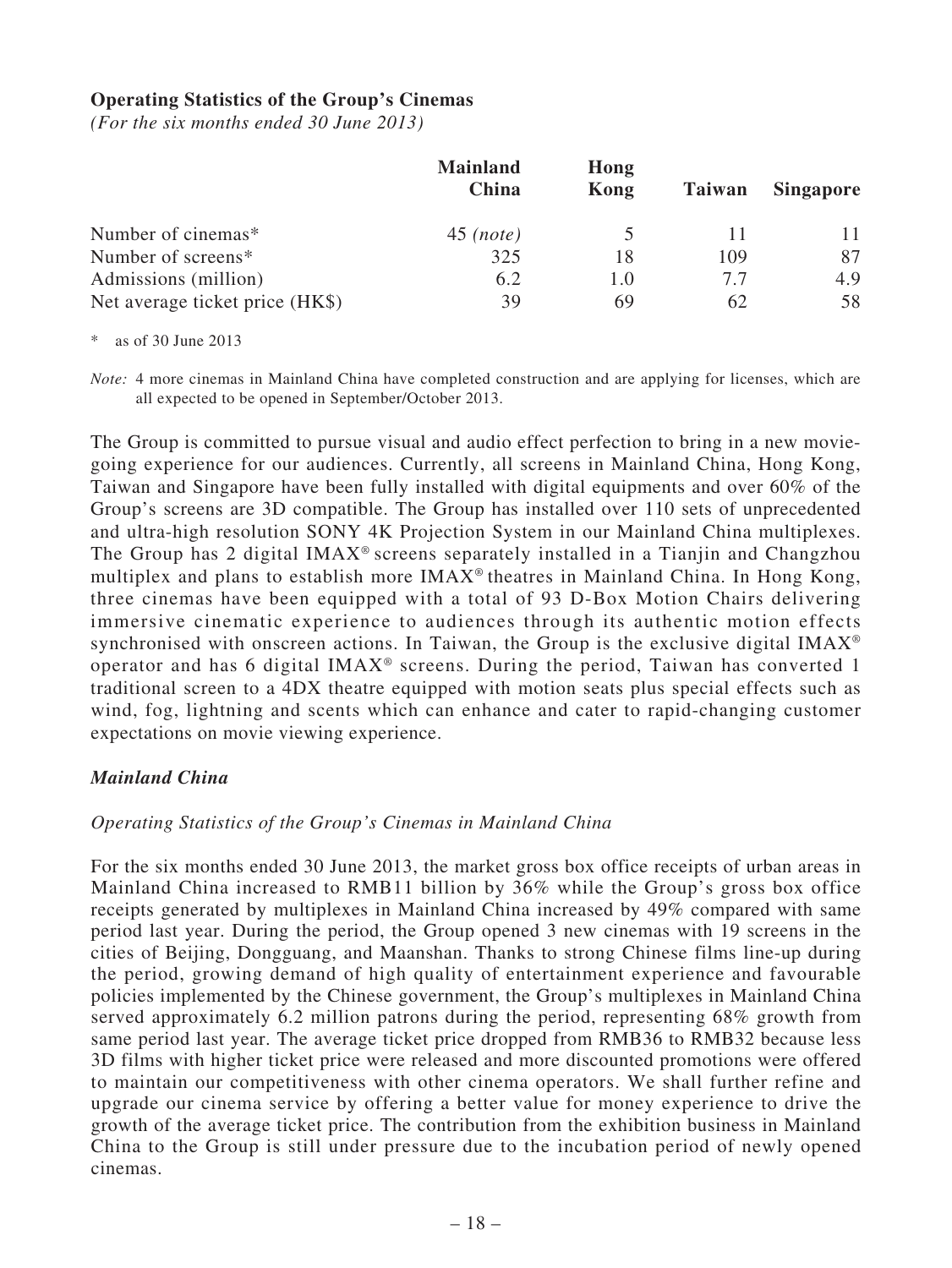# *Hong Kong*

# *Operating Statistics of the Group's Cinemas in Hong Kong*

During the period, the Hong Kong market as a whole recorded box office receipts of HK\$764 million, slightly up by 1% from HK\$754 million same period last year. The Group's cinemas in Hong Kong recorded lower box office receipts of HK\$67 million this year (30 June 2012: HK\$93 million) due to the closure of GH Mongkok in February 2013 and partial closure of GH Tsing Yi for renovation from April to June 2013. The Group has further installed 19 D-Box Motion Chairs in GH Tsing Yi adding up to 93 D-Box Motion Chairs. Excluding GH Mongkok, the total box office receipts of the other five cinemas increased by approximately 10%, which indeed outperformed the general market growth.

### *Taiwan*

### *Operating Statistics of the Group's Cinemas in Taiwan*

Taipei City as a whole recorded market box office receipts of NTD1.92 billion for the six months ended 30 June 2013 (30 June 2012: NTD1.76 billion). The Group's 35.71%-owned Vie Show cinema circuit recorded 13% and 16% growth in box office receipts and admissions respectively as compared with the same period last year. The growth was mainly due to remarkable performance of Hsinchu Big City opened in April last year. The market share of Vie Show in Taiwan maintained at about 42%. During the period, Vie Show has converted 1 traditional screen to the first 4DX theatre in Taiwan. It is well-received by the market with an occupancy rate over 80%. The Group's share of net profit for the period from Vie Show increased to HK\$24 million, up by 14% from last period's HK\$21 million.

# *Singapore*

### *Operating Statistics of the Group's Cinemas in Singapore*

The Singapore market's box office receipts totalled S\$103 million for the six months ended 30 June 2013, mildly up from S\$95 million for the same period last year. The Group's 50%-owned Golden Village cinema circuit maintained its leading position with a market share of 45% by reporting box office receipts of S\$46 million for the period (30 June 2012: S\$39 million). GV City Square opened in November 2012 and newly renovated GV Jurong Point performed well and contributed satisfactory results to the Group. Excluding the impact of tax credit resulted from settlement of a tax dispute and reversal of tax provisions due to the retrospective application of new tax legislation amounting to about HK\$6 million in aggregate for the same period last year, the Group's share of net profit for the period from Golden Village increased by 40% to HK\$26 million as compared with the same period last year.

### *Film & TV Programmes Distribution and Production*

For the six months ended 30 June 2013, the Group's film distribution and production business recorded revenue of HK\$78 million (30 June 2012: HK\$46 million) and distributed over 60 films in Mainland China, Hong Kong, Singapore and Taiwan, of which two foreign films were licensed and distributed in Mainland China with gross box office receipts over RMB56 million. Moreover, the Chinese TV drama series 諜戰深海 contributed pleasant returns to the Group during the period. The Group's film library of more than 140 films and TV titles with perpetual distribution rights continued contributing steady licensing income to the Group.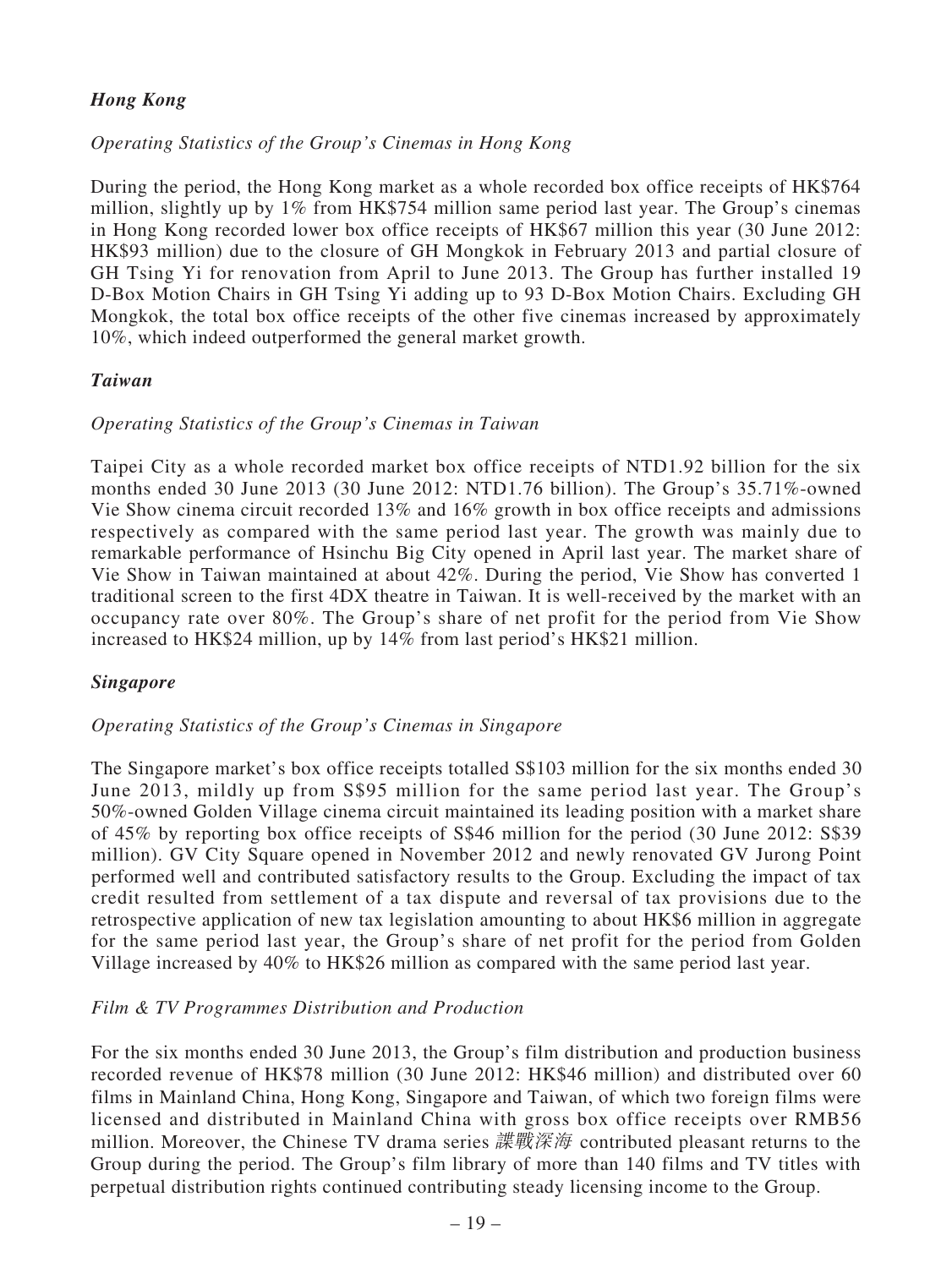# **Prospects**

Looking ahead, the Group will further expand its cinema networks, both at home and abroad. The Group will actively identify merger and acquisition opportunities in the Mainland China and other Asian markets, strengthen the movie production and distribution business, enhance the brand awareness of Orange Sky Golden Harvest as a prime Chinese movie brand, and eventually achieve the goal of becoming a leading integrator of the movie entertainment industry across Asia.

As of 30 August 2013, the Group operated 45 cinemas with 325 screens in Mainland China and 6 cinemas with 41 screens were in various stages of interior decoration and are in the pipeline for opening. By end of 2014, the Group expects to operate 73 cinemas with 526 screens in various cities in Mainland China based on lease agreements signed as of 30 August 2013. The captioned numbers above may vary due to the actual handover date, the progress of internal decoration, application of relevant licenses and the entering into of new lease agreements during the period. In Taiwan and Singapore, the Group also plans to renovate 2 existing cinemas with a total of 17 screens in the second half of 2013.

In view of the growing demand for Chinese-language films, the Group will continue to expand its distribution and production business through seeking opportunities in different platforms to co-operate with Hollywood studios in film production activities and looking for good scripts for Chinese language film and TV drama series co-production. The Group will be back in small-mid scale Chinese language film production in the second half of 2013 in order to diversify our business stream for integration. In the meantime, the Group continues to source the PRC distribution rights of foreign blockbusters.

Currently, the Group has strong liquidity and reasonable financial leverage. In order to cope with the rapid expansion, the Group will utilise the available bank loan facilities to finance the cinema projects in Mainland China and other investment opportunities.

# **Financial Resources and Liquidity**

The Group had maintained a stable balance sheet throughout the period. It financed its operations from internal funding, bank borrowings and accumulated retained earnings. As of 30 June 2013, the Group had cash and cash equivalents amounting to HK\$584 million (31 December 2012: HK\$575 million). The Group's outstanding bank loans totalled HK\$878 million (31 December 2012: HK\$610 million). The increase in bank loans is mainly for financing various cinema projects in Mainland China and office premise purchased in Hong Kong. As of 30 June 2013, the Group's gearing ratio, calculated on the basis of external borrowings over total assets stood at 30.6% (31 December 2012: 23.7%). As of 30 June 2013, the group has HK\$47 million pledged cash balance to secure its banking facilities. Management will continue to monitor the gearing structure and make necessary adjustments in light of changes in the Group's development plan and economic conditions to limit the potential risk. The Group believes that its current cash holding and available banking facilities will be sufficient to fund its working capital requirement and its financial position remains sound for continuous expansion.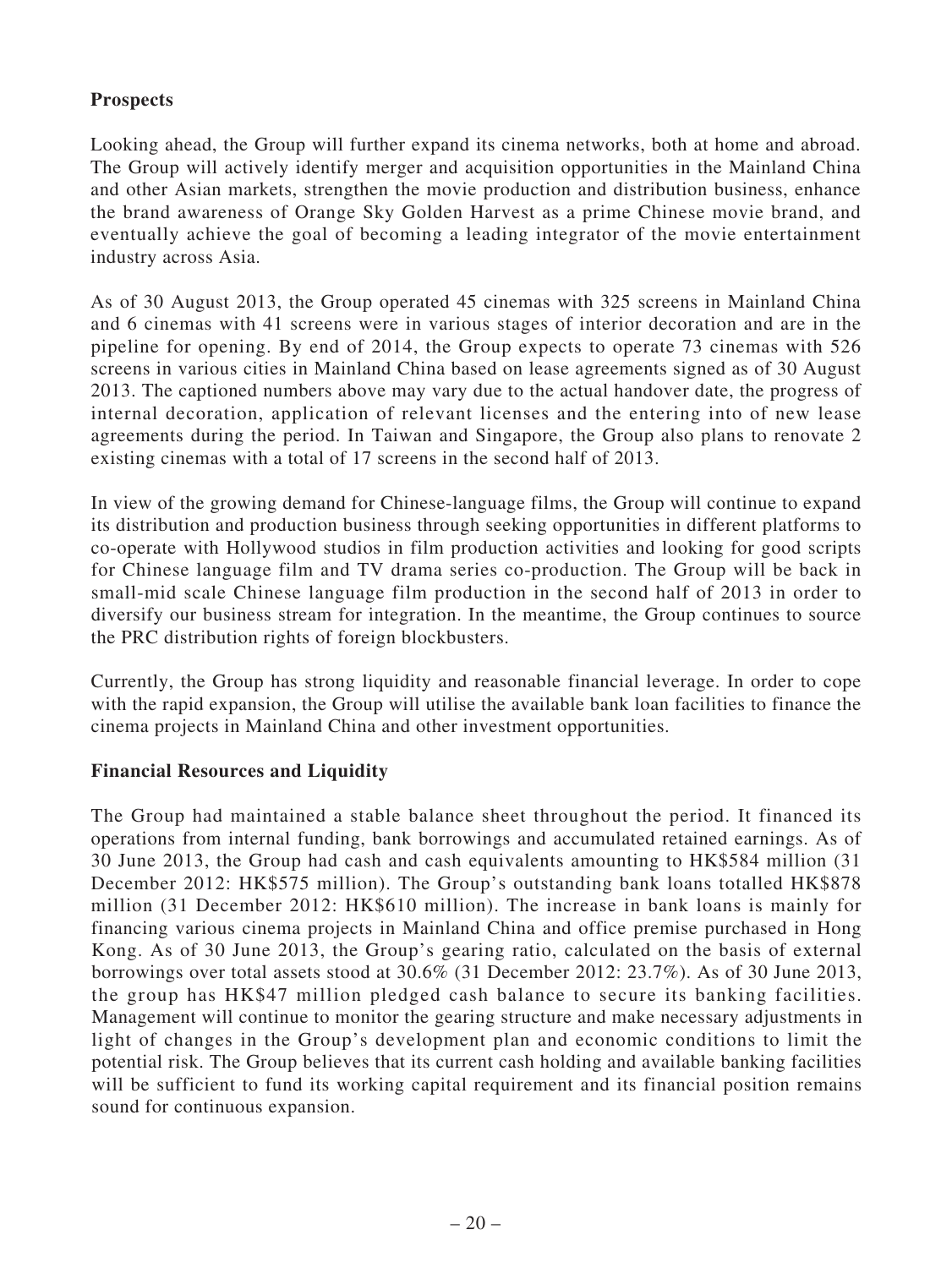The Group's assets and liabilities are principally denominated in Hong Kong dollar and Renminbi, except for certain assets and liabilities associated with the investments in Taiwan and Singapore. The overseas joint ventures of the Group are operating in their local currencies and subject to minimal exchange risk on their own. Due to the volatility of the currency market, management decided to maintain higher level of deposits in Renminbi, thus lowering the exposure to exchange risk. The Directors will continue to assess the exchange risk exposure, and will consider possible hedging measures in order to minimise the risk at reasonable cost. The Group did not have any significant contingent liabilities or off-balance sheet obligations as of 30 June 2013 (31 December 2012: Nil).

### **Employees and Remuneration Policies**

As at 30 June 2013, the Group had 1,398 (31 December 2012: 1,395) permanent employees. The Group remunerates its employees mainly by reference to industry practice. In addition to salaries, commissions and discretionary bonuses, incentive share options may be granted to certain employees subjected to individual performance. The Group also operates a defined contribution retirement benefits scheme under the Mandatory Provident Fund Schemes Ordinance and as at 30 June 2013, there was no forfeited contribution arising from employees leaving the retirement benefit scheme.

# **REVIEW BY AUDIT COMMITTEE**

The Audit Committee has reviewed the accounting principles and practices adopted by the Group and discussed financial reporting matters including a review of the Group's interim financial statements for the six months ended 30 June 2013.

# **INTERIM DIVIDEND**

The Board does not recommend the payment of an interim dividend for the six months ended 30 June 2013.

# **COMPLIANCE WITH CORPORATE GOVERNANCE CODE**

The Board recognises the importance of good corporate governance to maintain the Group's competitiveness and lead to its healthy growth. The Company has taken steps not only to comply with code provisions as set out in the Corporate Governance Code (the "CG Code") under Appendix 14 to the Listing Rules but also to aim at enhancing corporate governance practices of the Group as whole.

For the six months ended 30 June 2013, the Company has complied with the code provisions of CG Code except that pursuant to code provision A.4.1 of the CG Code, non-executive directors of a listed issuer should be appointed for a specific term, subject to re-election. All non-executive Directors were not appointed for a specific term but are subject to the requirement of retirement by rotation and re-election at least once every three years at the annual general meetings of the Company in accordance with the relevant provisions of the Company's Bye-laws, accomplishing the same purpose as being appointed for a specific term.